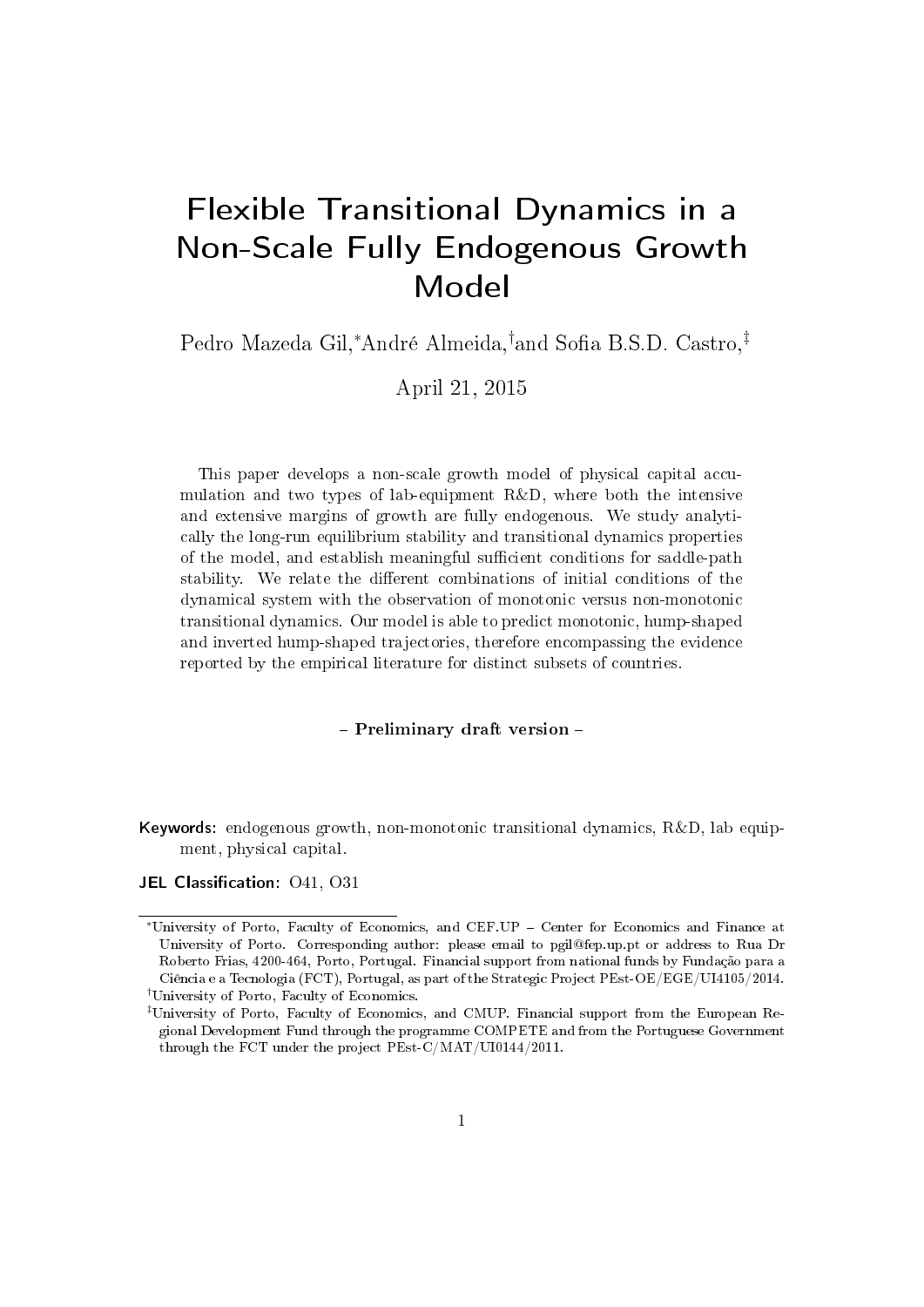## 1. Introduction

The purpose of this paper is twofold. On one hand, we study analytically the longrun equilibrium stability and transitional dynamics properties of the R&D-based growth model of the lab-equipment type. This is an apparently overlooked topic in the endogenous growth literature in favor of the models of the concurrent type, featuring a knowledge-driven  $R\&D$  specification. On the other hand, we carry out this study in the context of the flexible transitional dynamics that arise in the presence of a multidimensional stable manifold, motivated by the empirical evidence that points out the existence of non-monotonic transitional dynamics phenomena. Notable empirical patterns are: (i) the hump-shaped or inverted hump-shaped behaviour of the transitional economic growth rates (see, e.g., Papageorgiou and Perez-Sebastian, 2006; Fiaschi and Lavezzi, 2003a, 2007; see also Figure 1) and saving rates (Maddison, 1992; Loyaza, Schmidt-Hebbel, and Serven, 2000); (ii) the non-linear relationship between the stock of physical capital and the number of firms over transition (Gil, 2010); and (iii) the timevariable and sector-specific speed of convergence (Bernard and Jones, 1996). Bearing the above in mind, this paper develops a non-scale fully endogenous growth model of physical capital accumulation and two types of  $R\&D$  – vertical (increase of product quality) and horizontal (creation of new products)  $-$ , both under a lab-equipment specification.

### [Figure 1 goes about here]

The concern with the stability properties of the long-run equilibrium in R&D growth models and the characteristics of their transitional dynamics has occupied a signicant strand of the endogenous growth literature. Several papers devoted efforts to study in that regard the seminal models by Romer (1990), Aghion and Howitt (1992) and Jones (1995), and a variety of extensions of those models (e.g., Arnold, 1998, 2000, 2006; Eicher and Turnovsky, 2001; Kosempel, 2004; Gómez, 2005; Arnold and Kornprobst, 2008; Sequeira, 2011; Growiec and Schumacher, 2013; Sequeira, Lopes, and Gomes, 2014). All these models are of the knowledge-driven type. In contrast, our paper focuses on the equilibrium and transitional dynamics properties of an R&D growth model of the lab-equipment type, as laid out originally by Rivera-Batiz and Romer (1991) and Barro and Sala-i-Martin (2004) (with first edition in 1995). Indeed, from the perspective of the technology of R&D, two polar cases can be considered (Rivera-Batiz and Romer, 1991): the knowledge-driven case, which assumes that human capital and knowledge are the only inputs to R&D activities; and the lab-equipment case, which assumes that the technology for  $R\&D$  is the same as the technology for final-good production, and thus human capital, raw labour, and capital goods are all productive in R&D activities. In this latter setting, physical capital accumulation and R&D complement each other, meaning that capital accumulation relates to R&D more closely than in the knowledgedriven setting. This allows one to address the empirical evidence that shows an important interconnection between physical and technological inputs along growth processes (e.g., Bernard and Jones, 1996; Papageorgiou and Perez-Sebastian, 2006).

The consideration of the two types of R&D follows from both a substantive (economic) and formal (technical) argument. As for the former, such a setup enables us to address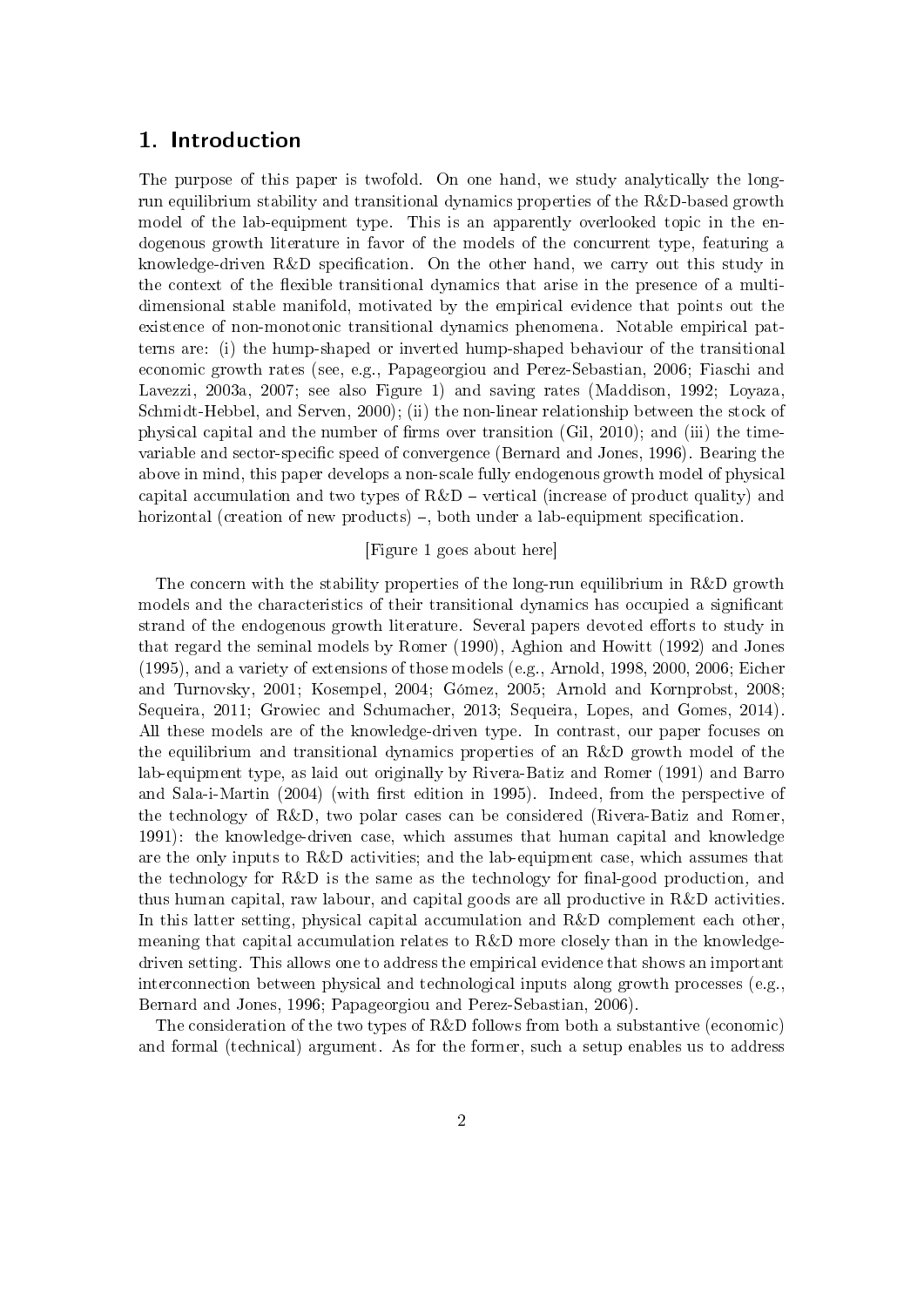

Figure 1: Annual per capita GDP growth rate versus the corresponding annual per capita GDP level, for 122 countries from 1950 to 1998, where the black solid line is a nonparametric regression line. This is a reproduction of the figure in Fiaschi and Lavezzi (2003b, p. 6). These authors use this cross-section of countries over time to estimate transition probabilities in a state space defined in terms of both income levels and growth rates. By keeping track of the growth path of each individual country, they show that different subsets of countries with initial below-world average income  $-$  'low' versus 'middle-low' income countries – may follow, respectively, inverted hump-shaped and hump-shaped transitions.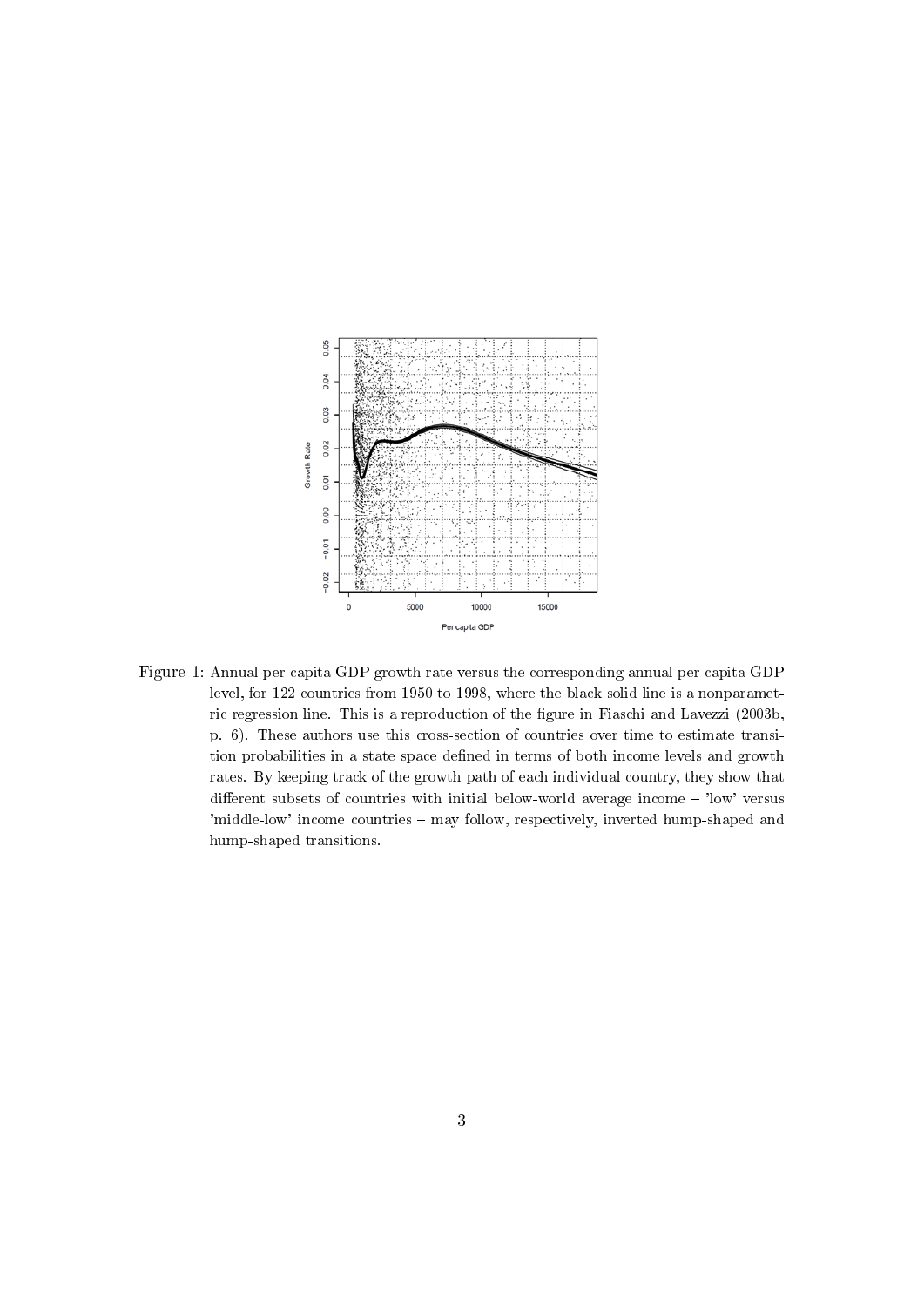the general view that industrial growth proceeds both along an intensive (vertical innovation) and an extensive (horizontal innovation) margin in the long run, as well as the evidence relating the initial intensity of use of technological knowledge (i.e., the initial proportion of the intensive vis-à-vis the extensive component of a given technologicalknowledge stock) and the transitional growth rates (e.g., Jones and Romer, 2010). In particular, the integration of the two types of R&D in a lab-equipment setup allows us to build a non-scale fully endogenous growth model such that a positive growth rate arises along both the intensive and the extensive margin without relying on a positive (exogenous) population growth rate, i.e., we endogenise *both* margins of growth (and thereby production, the number of firms, and firm size). This stands in contrast with the usual approaches in the knowledge-driven literature, which imply a strictly positive relationship between economic growth (or its extensive margin) and the population growth rate (e.g., Jones, 1995; Dinopoulos and Thompson, 1998; Peretto, 1998; Eicher and Turnovsky,  $2001$ ,<sup>1</sup> a result that has not received empirical support (e.g., Dinopoulos and Thompson, 2000; Strulik, Prettner, and Prskawetz, 2013). On the other hand, under this setup, aggregate dynamics is characterised by a third-order dynamical system in appropriately scaled variables, with one jump-like and two state-like variables, where the latter result from the interaction between physical capital and the technological-knowledge stock obtained from the two types of R&D activities. We consider an asymmetry between horizontal and vertical  $R\&D$  costs (e.g., Howitt, 1999), reflecting the inherently distinct nature of horizontal and vertical innovation, or between technology embodied in new products (more physical) and in improved processes/products (more immaterial). It is this asymmetry that makes the dynamical system of third order, while preserving the fully endogenous-growth result.

As stated earlier, we are interested in the long-run equilibrium stability and transitional dynamics properties of this model. However, an important modelling distinction between the knowledge-driven and the lab-equipment settings is that, in the former, the dynamic general equilibrium is established upon the satisfaction of (at least) two aggregate resource constraints, pertaining to the product market and to the labour (or human capital) market, respectively; in the latter, only the aggregate resource constraint pertaining to the product market is relevant for the derivation of the dynamic general equilibrium. The consequence is that, in the lab-equipment setting, the dynamical-system equations are tied up together by this single aggregate resource constraint, implying that the respective Jacobian matrix is dense, with no or very few null elements, and thus the dynamical system cannot be decoupled; this makes a complete analytical study usually

 $1$ Jones' (1995) solution to the scale-effect result found in the first-generation endogenous growth models (e.g., Romer, 1990; Aghion and Howitt, 1992) implied that positive economic growth relied on a positive population growth rate (the semi-endogenous growth result). As a reaction, a new generation of endogenous-growth models introduced simultaneous vertical and horizontal R&D as a modelling strategy to remove scale effects while preserving the first-generation result that long-run economic growth has policy-sensitive economic determinants (the fully-endogenous growth result) (e.g., Dinopoulos and Thompson, 1998; Peretto, 1998; Howitt, 1999). However, in these models, the extensive margin of growth still relies on a positive population growth rate. In contrast, following, e.g., Barro and Sala-i-Martin (2004), our approach allows us to remove scale effects and still get the fully endogenous-growth result along both the intensive and the extensive margin.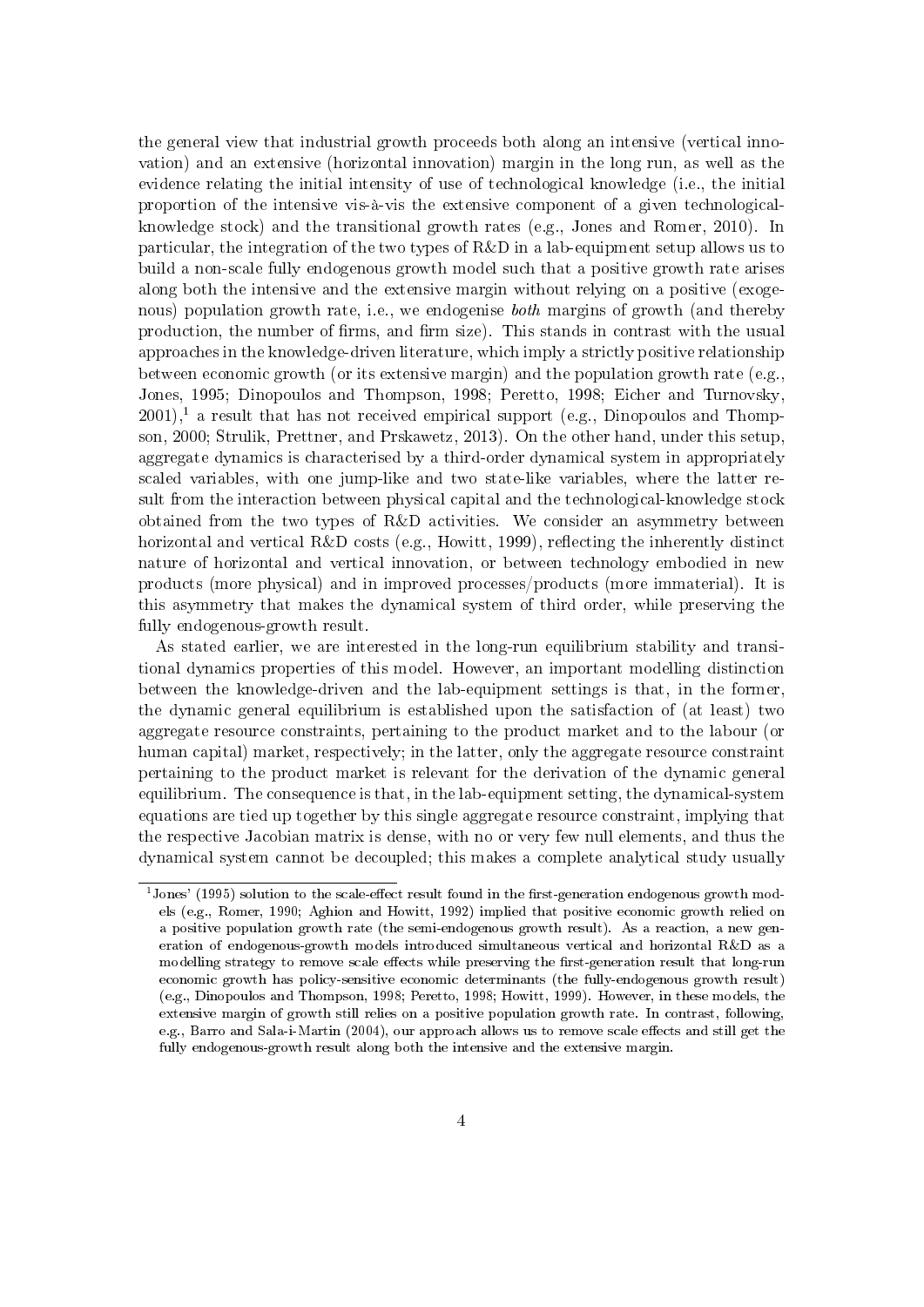intractable in the case of high-order dynamical systems (third or above).

Nevertheless, we are able to establish meaningful sufficient conditions, generalisable by a continuity argument, under which the Jacobian of our linearised dynamical system is characterised by two eigenvalues with negative real parts, and thus a saddle-path stable system exists with the stable manifold arising as a two-dimensional locus. That is, we show that, under these conditions, no local indeterminacy can occur in our model, and instability and limit cycles are likewise ruled out; in short, the long-run equilibrium is "well-behaved". But we also show that rich transitional dynamics may arise. Since the dimension of the stable manifold is larger than unity, there are multiple independent sources of stability in the dynamical system, but which interact among themselves. Thus, nonmonotonic (but not necessarily oscillatory) trajectories as well as time-variable/sectorspecific speeds of convergence can emerge in the state-like variables, thereby introducing important flexibility to the transitional dynamics, as seems to be the case empirically. In particular, by considering a projection of the stable manifold onto the plane of the state-like variables, we relate the different combinations of the initial conditions of the dynamical system (i.e., the initial physical capital-output ratio and the initial intensity of use of technological knowledge) across the phase diagram with the observation of monotonic versus non-monotonic transitional dynamics. Importantly, as regards the latter, our model's predictions encompasse the evidence reported by recent empirical literature for distinct subsets of countries: the inverted hump-shaped (respectively, hump-shaped) trajectory estimated for the subset of initially 'low' ('middle-low') income countries in Fiaschi and Lavezzi's (2003, 2007) sample corresponds in our model to the transition of the economies with initial below-the-frontier per capita income and, simultaneously, relatively small (large) initial physical capital-output ratio and initial technology intensity.<sup>2</sup>

Although this is not the first paper to consider vertical and horizontal of  $R&D$  jointly with physical capital accumulation, to the best of our knowledge it is the first one to study transitional dynamics under a lab-equipment/fully endogenous-growth specification applied to both types of R&D. For instance, Howitt (1999, Section 6) and Zeng (2003) study endogenous growth models of vertical and horizontal R&D and physical capital accumulation, with the lab-equipment setup applied to both types of R&D, but the authors do not study the stability properties of the long-run equilibrium neither the associated transitional dynamics. Howitt (2002) and Sedgley and Elmslie (2013) build endogenous growth models with physical capital accumulation that consider a labequipment setup in vertical R&D, but they assume that the number of varieties grows with the population, as a result of serendipitous imitation, not deliberate (horizontal) innovation. These authors study the stability properties of the long-run equilibrium but do not analyse the characteristics of the transition paths.

Our paper is closest to Brito and Dixon (2009, 2013) and Kosempel (2004), in as much as those papers also focus on the role played by the location of the initial conditions of the dynamical system in the different regions of the phase diagram as regards the

<sup>&</sup>lt;sup>2</sup>As shown later, technology intensity can also be interpreted as the human capital-technology stock ratio by means of a trivial extension of our model.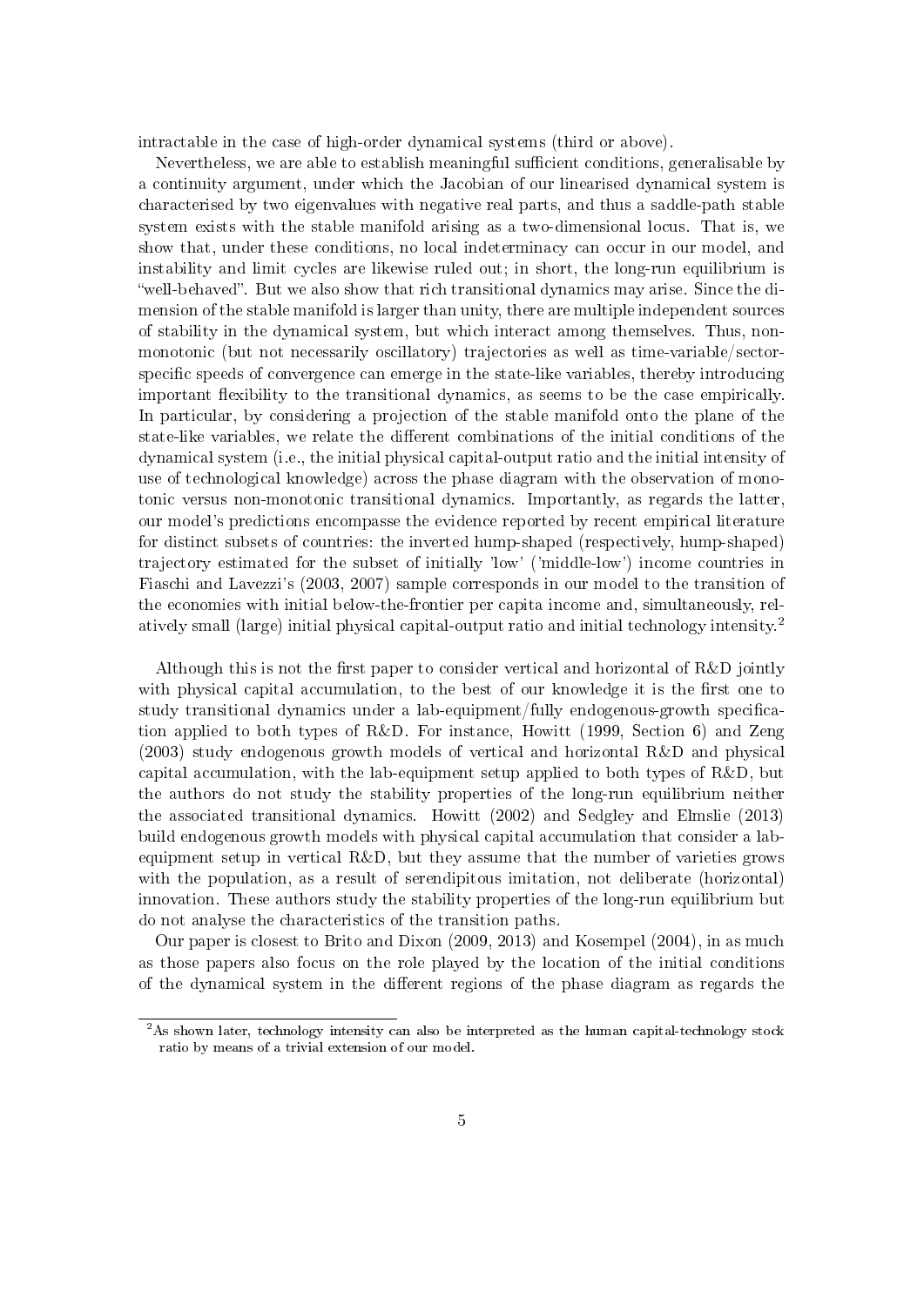production of monotonic versus non-monotonic transition paths. Brito and Dixon (2009,  $2013$ ) focus on the behaviour of physical capital, number of firms and firm size in a Ramsey model of a stationary economy. Kosempel (2004) uses a growth model to study the dynamic behaviour of the ratios of human capital and of physical capital to the technological-knowledge stock; however, the transition path of the economic growth rate is not explicitly analysed by the authors, while growth is exogenously given in the long run equilibrium. A key contribution is also Eicher and Turnovsky (2001), who use an R&Dbased growth model of the knowledge-driven type to focus on the dynamic behaviour of the growth rates of per capita output, physical capital and number of firms. However, the authors carry out their study of the transition paths by simulating a number of exogenous shocks to specific structural parameters (which then set the economy off the steady state across the phase diagram), instead of explicitly considering the set of alternative initial conditions in the phase diagram. In contrast, we look at the behaviour of all those variables both in levels and growth rates under a fully endogenous-growth framework by considering systematically the initial conditions located in the different regions of the phase diagram.A number of other papers in the endogenous-growth literature, already cited above (e.g., Gómez, 2005, Arnold, 2006, Arnold and Kornprobst, 2008, Sequeira, 2011, Growiec and Schumacher, 2013, Sequeira, Lopes, and Gomes, 2014), only focus on the existence of non-monotonic transitions that emerge as oscillatory trajectories, by analysing the effect of shifts in the values of key structural parameters on the imaginary part of the stable eigenvalues.

The remainder of the paper is as follows. In Section 2, we present the model, derive the dynamic general equilibrium and study the interior long-run equilibrium in terms of its existence, uniqueness, and local dynamics properties. In Section 4, we study the rich transitional dynamics that arise in the presence of a multi-dimensional stable manifold, by considering alternative initial conditions of the dynamical system. Section 5 discusses the results and concludes.

## 2. The model

We study a dynamic general equilibrium model where a single competitively-produced final good can be used in consumption, accumulation of physical capital, and vertical and horizontal R&D. The economy is populated by infinitely-lived households who inelastically supply labour to final-good firms. In turn, families make consumption decisions and invest in firms' equity. The final good is produced using labour and a continuum of intermediate goods indexed by  $\omega \in [0, N]$ . Potential entrants into the intermediate-good sector can devote resources either to horizontal or to vertical R&D. The former increases the number of intermediate-good varieties  $N$ , each produced by a specific industry, while the latter increases the quality of the intermediate good of an existing variety/industry, indexed by  $j(\omega)$ . The quality level  $j(\omega)$  then impacts the final-good production by a factor  $\lambda^{j(\omega)},$  where  $\lambda > 1$  is a parameter measuring the size of each quality upgrade.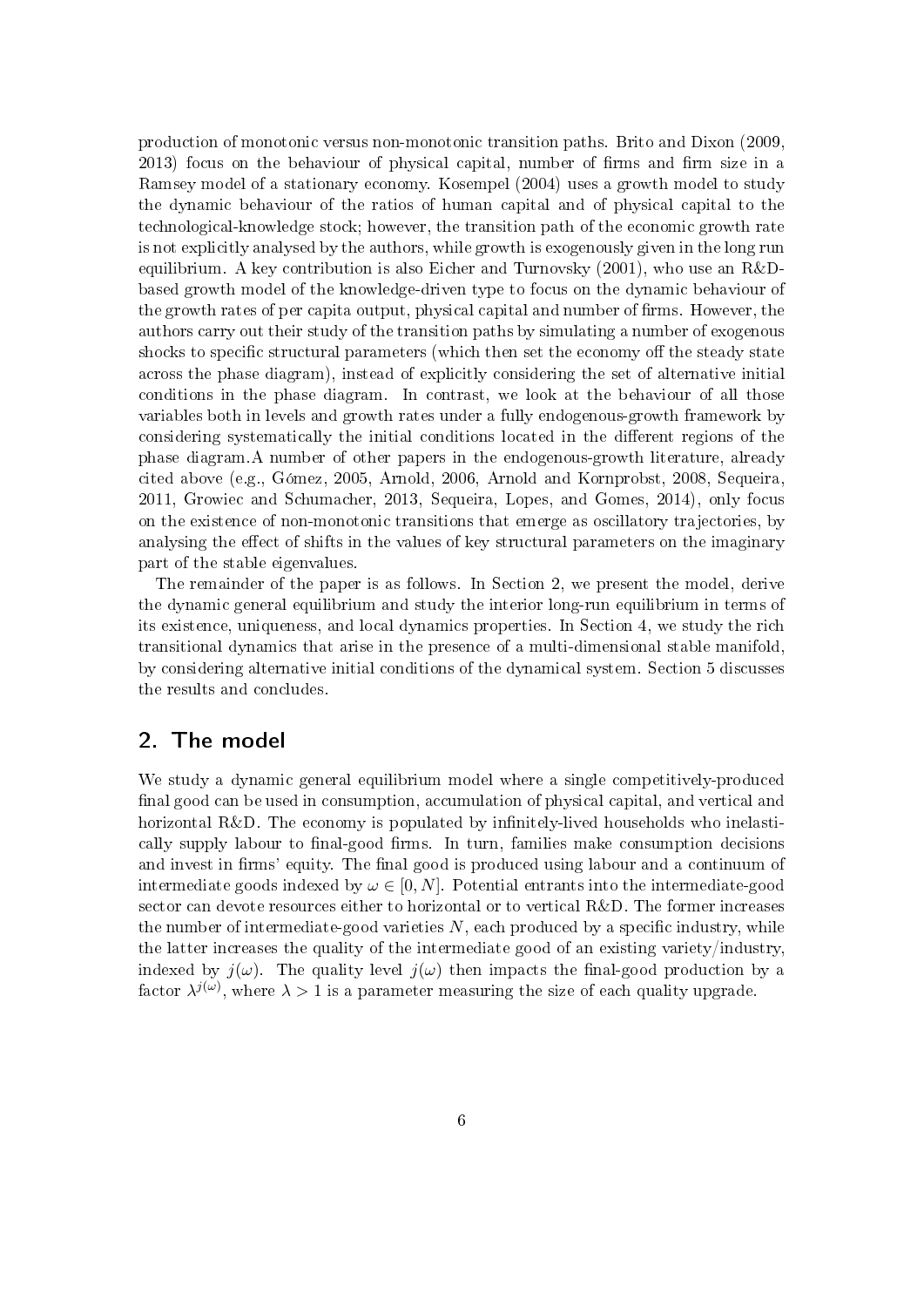#### 2.1. Production and price decisions

The final-good firm has the following production technology,

$$
Y(t) = L^{1-\alpha} \cdot \int_0^{N(t)} \left[ \lambda^{j(\omega, t)} \cdot X(\omega, t) \right]^\alpha d\omega, \ 0 < \alpha < 1, \ \lambda > 1,\tag{1}
$$

where L is the labour input,  $\lambda^{j(\omega,t)} \cdot X(\omega,t)$  is the input of intermediate good  $\omega$  measured in efficiency units,<sup>3</sup> and  $N(t)$  is the measure of varieties of these goods, all taken at time t. Final producers are price-takers in all the markets they participate. They take wages,  $w(t)$ , and input prices  $p(\omega, t)$  as given and sell their output at a price equal to unity. From the profit maximisation conditions, we determine the demand of intermediate good  $\omega$  as

$$
X(\omega, t) = L \cdot \left(\frac{\lambda^{j(\omega, t)\alpha} \cdot \alpha}{p(\omega, t)}\right)^{\frac{1}{1-\alpha}}, \ \omega \in [0, N(t)].
$$
\n(2)

The intermediate good is non-durable and is produced using capital, according to the production function  $X(\omega, t) = K(\omega, t)$ , where  $K(\omega, t)$  is the input of capital. Intermediate good  $\omega$  is produced with a cost function  $r(t)K(\omega, t) = r(t)X(\omega, t)$ , where the cost of capital is the equilibrium market real interest rate,  $r(t)$ .<sup>4</sup> The intermediategood sector consists of a continuum  $N(t)$  of industries. There is monopolistic competition if we consider the whole sector: the monopolist in industry  $\omega$  fixes the price  $p(\omega, t)$  but faces the isoelastic demand curve (2). Profit in industry  $\omega$  is thus  $\pi(\omega, t)$  $(p(\omega, t)-r(t))\cdot X(\omega, t)$ , and the profit maximising price is a markup over marginal cost,<sup>5</sup>  $p(\omega, t) \equiv p(t) = r(t)/\alpha > 1$ , which is constant across industries but possibly variable over time. The quality of the intermediate good  $\omega$  can be characterised by the quality index  $q(\omega, t) \equiv \lambda^{j(\omega, t)\frac{\alpha}{1-\alpha}}$ . Then, from (2) and the mark-up, the quantity produced of  $\omega$ is  $X(\omega, t) = L \cdot (\alpha^2/r(t))^{\frac{1}{1-\alpha}} \cdot q(\omega, t)$ .

On the other hand, capital market equilibrium requires  $K(t) = \int_0^{N(t)} K(\omega, t) d\omega =$  $\int_0^{N(t)} X(\omega, t) d\omega = \tilde{X}(t) \cdot Q(t)$ , where  $\tilde{X}(t) \equiv L \cdot (\alpha^2 / r(t))^{\frac{1}{1-\alpha}}$  and

$$
Q(t) = \int_0^{N(t)} q(\omega, t) d\omega,
$$
\n(3)

which is the aggregate quality index. The latter measures the technological-knowledge stock of the economy, since, by assumption, there are no intersectoral spillovers. Given the capital market equilibrium condition, the quantity produced of  $\omega$  can be expressed

<sup>&</sup>lt;sup>3</sup>In equilibrium, only the top quality of each  $\omega$  is produced and used; thus,  $X(j, \omega, t) = X(\omega, t)$ . Henceforth, we only use all arguments  $(j, \omega, t)$  if they are useful for expositional convenience.

<sup>4</sup>For sake of simplicity, we assume the rate of depreciation is zero.

<sup>&</sup>lt;sup>5</sup>We assume that  $\frac{1}{\alpha} \leq \lambda$ ; i.e., if  $\frac{1}{\alpha}$  is the price of the top quality, the price of the next lowest grade,  $\frac{1}{\alpha \lambda}$ , is less than the unit marginal cost. In this case, lower grades are unable to provi competition, and the top-quality producer can charge the unconstrained monopoly price.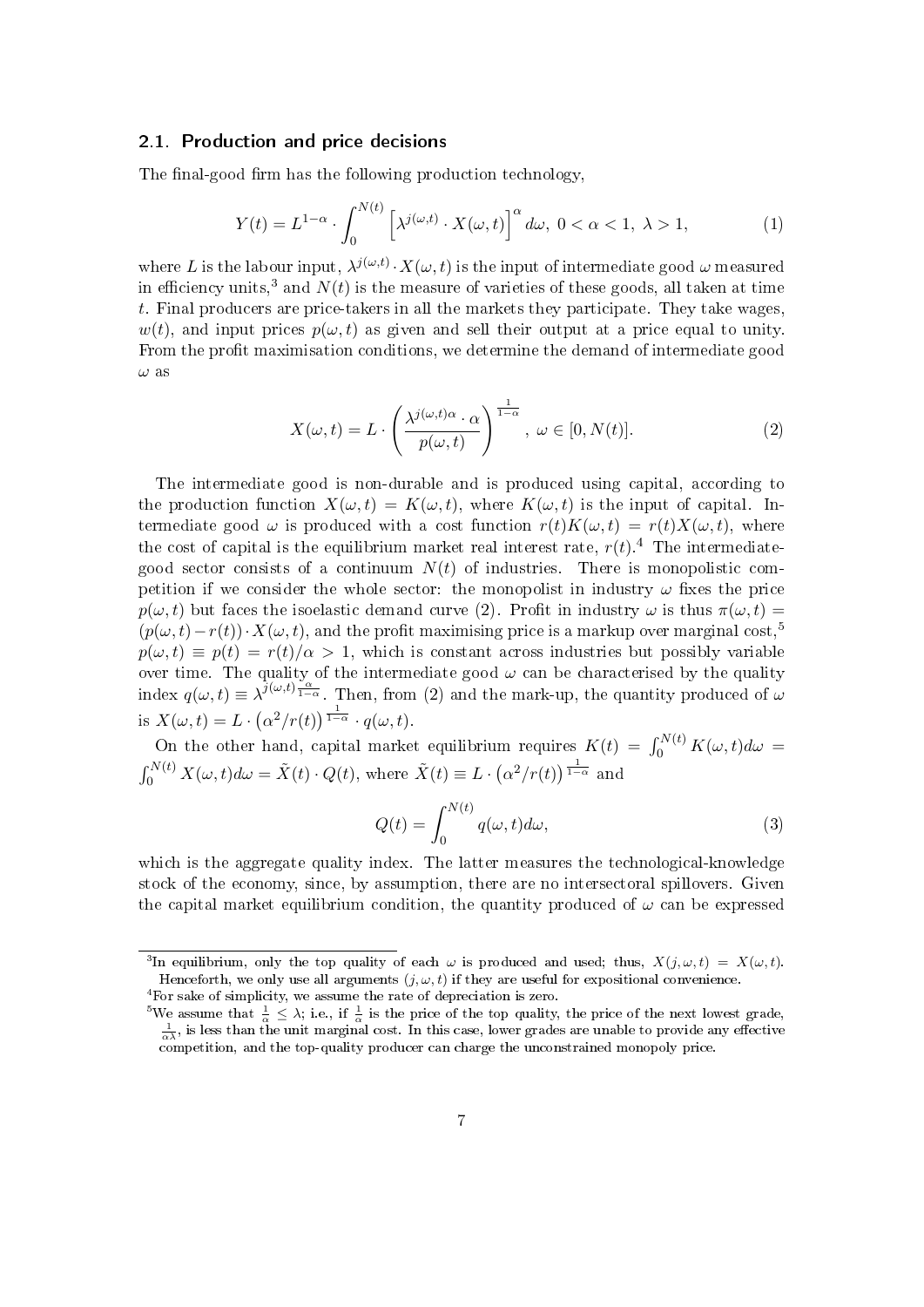alternatively as  $X(\omega, t) = \tilde{X}(t) \cdot q(\omega, t) = K(t)/Q(t) \cdot q(\omega, t)$ . By using the two expressions for  $X(\omega, t)$ , we find

$$
r(t) = \alpha^2 \cdot k(t)^{\alpha - 1},\tag{4}
$$

where  $k \equiv K/(LQ)$ . This equation expresses the condition that the cost of capital must equal its marginal revenue product. By using  $X(\omega, t)$  and  $r(t)$ , we get the optimal profit accrued by the monopolist in  $\omega$ 

$$
\pi(\omega, t) = \pi_0 \cdot L \cdot k(t)^{\alpha} \cdot q(\omega, t), \tag{5}
$$

where  $\pi_0 \equiv \alpha(1-\alpha)$  is a positive constant. Also by means of  $X(\omega, t)$ , we get total optimal prots, total intermediate-good production, and total nal-good production,

$$
\Pi(t) = \int_0^{N(t)} \pi(\omega, t) d\omega = \pi_0 \cdot L \cdot k(t)^\alpha \cdot Q(t).
$$
 (6)

$$
X(t) = \int_0^{N(t)} X(\omega, t) d\omega = k(t) \cdot L \cdot Q(t) = K(t), \tag{7}
$$

$$
Y(t) = L \cdot Q(t) \cdot k(t)^{\alpha}.
$$
\n(8)

#### 2.2. R&D

We consider two R&D sectors, one targeting horizontal innovation and the other vertical innovation. Each new design (a new variety or a higher quality good) is granted a patent and thus a successful innovator retains exclusive rights over the use of his/her good. Both vertical and horizontal R&D are performed by (potential) entrants, and successful R&D leads to the set-up of a new firm in either an existing or in a new industry (e.g., Howitt, 1999; Strulik, 2007; Gil, Brito, and Afonso, 2013). There is perfect competition among entrants and free entry in R&D business.

#### 2.2.1. Vertical R&D

By improving on the current top quality level  $j(\omega, t)$ , a successful vertical R&D firm earns monopoly profits from selling the leading-edge input of  $j(\omega, t) + 1$  quality to final-good firms. A successful innovation will instantaneously increase the quality index in  $\omega$  from  $q(\omega, t) = q(j)$  to  $q^+(\omega, t) = q(j + 1) = \lambda^{\alpha/(1-\alpha)} q(\omega, t)$ . In equilibrium, the lower quality good is priced out of business and the entrant replaces the incumbent monopolist, i.e., there is a creative-destruction effect.

Let  $I_i(j)$  denote the Poisson arrival rate of vertical innovations (vertical-innovation rate) by potential entrant i in industry  $\omega$  when the highest quality is j. Rate  $I_i(j)$  is independently distributed across firms, across industries and over time, and depends on the flow of resources  $R_{vi} (j)$  committed by potential entrant at time t, measured in units of the final good (e.g., Barro and Sala-i-Martin, 2004, ch. 7). Rate  $I_i(j)$  features constant returns in R&D expenditures,  $I_i(j) = R_{vi}(j)/\Phi(j)$ , where the cost  $\Phi(j)$  is homogeneous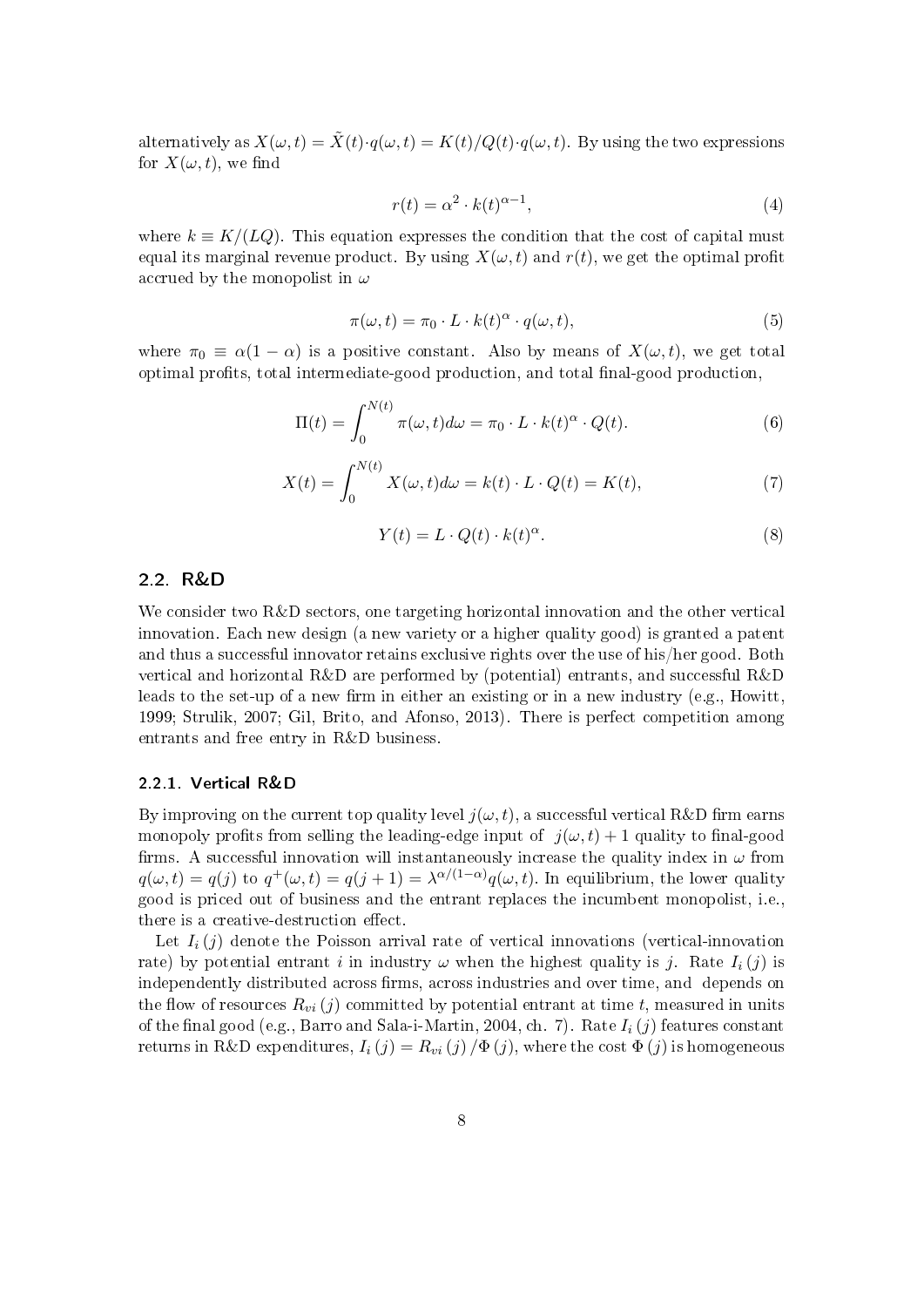across *i* in industry  $\omega$ . Aggregating across *i* in  $\omega$ , we get  $R_v(j) = \sum_i R_{vi}(j)$  and  $I(j) = \sum_i I_i(j)$ , and thus

$$
I(j) = \frac{1}{\Phi(j)} R_v(j),\tag{9}
$$

where  $\Phi(j) = \zeta \cdot L \cdot q(j+1)$ , and  $\zeta > 0$  is a constant (flow) fixed cost. This equation incorporates an R&D complexity effect, implying that the larger the level of quality, q. the costlier it is to introduce a further jump in quality.<sup>6</sup> It also incorporates a market complexity effect, implying that an increase in market scale dilutes the effect of  $R\&D$ outlays on innovation probability; this captures the idea that the difficulty of introducing new qualities and replacing old ones is proportional to the market size measured by employed labour in efficiency units and removes the undesirable scale effects on growth (e.g., Barro and Sala-i-Martin, 2004, ch. 7; Etro, 2008).

As the terminal date of each monopoly arrives as a Poisson process with frequency  $I(i)$  per (infinitesimal) increment of time, the present value of a monopolist's profits is a random variable. Let  $V(j)$  denote the expected value of an incumbent firm with current quality level  $j(\omega, t)$ ,<sup>7</sup>

$$
V(j) = \pi_0 \cdot L \cdot q(j) \int_t^{\infty} k(t)^{\alpha} \cdot e^{-\int_t^s (r(v) + I(j))dv} ds \tag{10}
$$

where r is the equilibrium market real interest rate and  $\pi_0 \cdot L \cdot q(j) = \pi \cdot k^{-\alpha}$ , given by (5), is constant in-between innovations. Because physical capital and R&D investment both represent foregone consumption (see Subsection 2.5, below), the real rate of return to R&D is equal to that for capital, r. Free-entry prevails in vertical R&D such that the condition  $I(j) \cdot V(j+1) = R_v(j)$  holds, and thus  $V(j+1) = \Phi(j) = \zeta \cdot L \cdot q(j+1)$ . Next, we determine  $V(j + 1)$  analogously to (10) and time-differentiate the resulting expression. If we also consider (5), we get the no-arbitrage condition facing a vertical innovator

$$
r(t) + I(t) = \frac{\pi_0 \cdot k(t)^{\alpha}}{\zeta} \tag{11}
$$

It has the implication that the rates of vertical entry are symmetric across industries,  $I(\omega, t) = I(t)^{8}$ 

Solving equation (9) for  $R_v(\omega, t) = R_v(j)$  and aggregating across industries  $\omega$ , we determine total resources devoted to vertical R&D,  $R_v\left(t\right)=\int_0^{N(t)}R_v\left(\omega,t\right)d\omega=\int_0^{N(t)}\zeta\cdot$  $L \cdot q^+(\omega, t) \cdot I(\omega, t) d\omega$ . As the innovation rate is industry independent, then

 $7$ We assume that entrants are risk-neutral and, thus, only care about the expected value. <sup>8</sup>Observe that, from (5) and (9), we have  $\frac{\dot{\pi}(\omega,t)}{\pi(\omega,t)} - \alpha \frac{\dot{k}(t)}{k(t)} = I(\omega,t) \cdot \left[\dot{j}(\omega,t) \cdot \left(\frac{\alpha}{1-\alpha}\right) \cdot \ln \lambda\right]$  and  $\frac{\dot{R}_v(\omega,t)}{R_v(\omega,t)} - \frac{\dot{I}(\omega,t)}{I(\omega,t)} = I(\omega,t) \cdot \left[\dot{j}(\omega,t) \cdot \left(\frac{\alpha}{1-\alpha}\right) \cdot \ln \lambda\right]$ . Then, if we time-differentiate the free-entry condition considering (10) and the equations above, we get  $r(t) = \frac{\pi(j+1) \cdot I(j)}{R_v(j)} - I(j+1)$ , which can then be re-written as  $(11)$ .

<sup>&</sup>lt;sup>6</sup>The way  $\Phi$  depends on j implies that the increasing difficulty of creating new qualities exactly offsets the increased rewards from marketing higher qualities  $-$  see (9) and (5). This allows for a constant vertical-innovation rate over t and across  $\omega$  along the BGP, i.e., a symmetric equilibrium.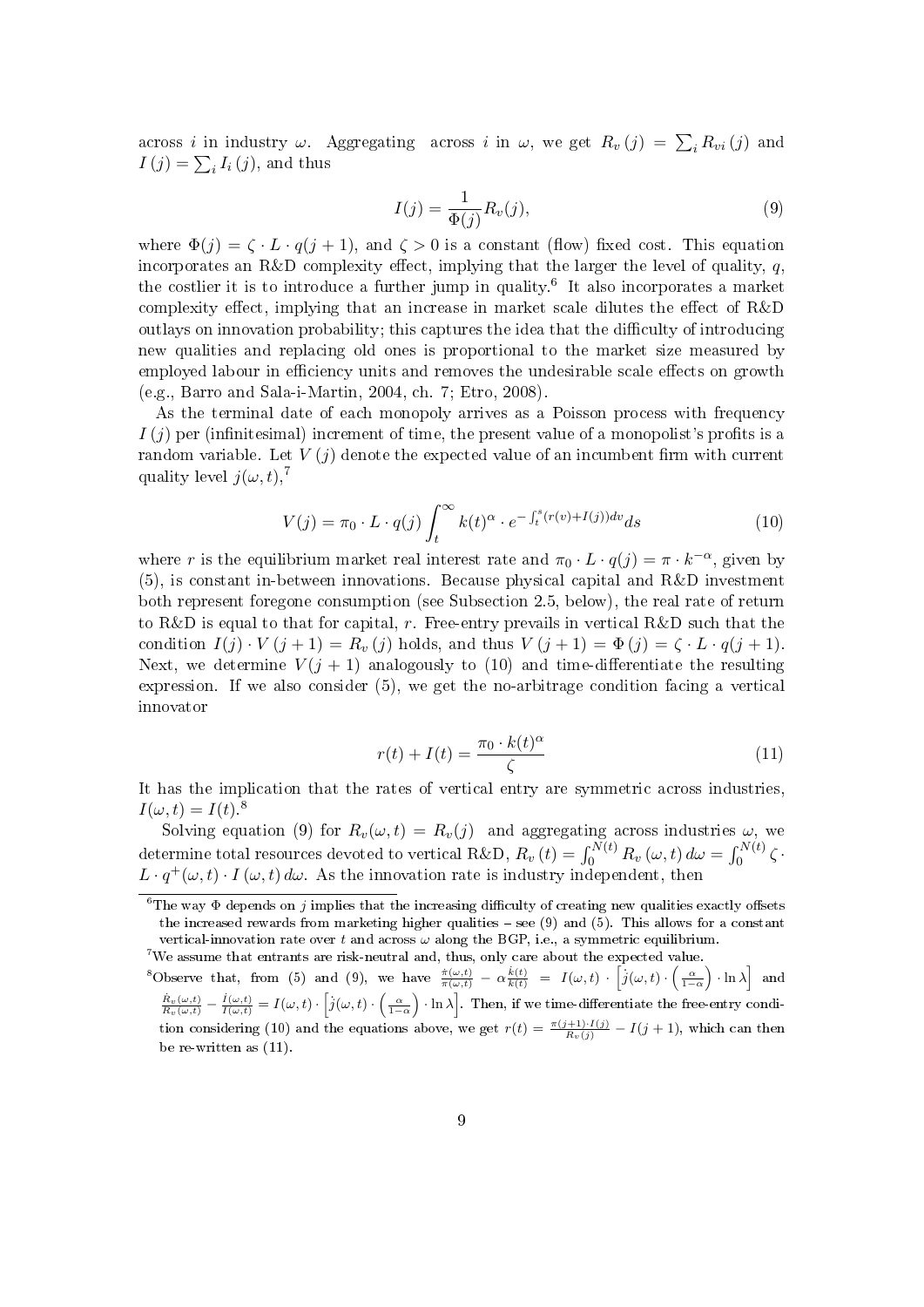$$
R_v(t) = \zeta \cdot L \cdot \lambda^{\frac{\alpha}{1-\alpha}} \cdot I(t) \cdot Q(t). \tag{12}
$$

#### 2.2.2. Horizontal R&D

Variety expansion arises from R&D aimed at creating a new intermediate good. Under perfect competition among  $R\&D$  firms and constant returns to scale at the firm level, instantaneous entry is obtained as  $N_e(t) = R_{ne}\left(t\right)/\eta(t),$  where  $N_e(t)$  is the contribution to the instantaneous flow of the new good by potential entrant e at a cost of  $\eta(t)$  and  $R_{ne}(t)$  is the flow of resources devoted to horizontal R&D by e at time t, measured in units of the final good (e.g., Barro and Sala-i-Martin, 2004, ch. 6). The cost  $\eta$  is assumed to be symmetric. Then,  $R_n = \sum_e R_{ne}$  and  $N(t) = \sum_e N_e(t)$ , implying

$$
\dot{N}(t) = \frac{1}{\eta(t)} R_n(t). \tag{13}
$$

Following Gil, Brito, and Afonso (2013), we assume that the cost of horizontal entry is increasing in both the number of existing varieties,  $N$ , and the number of new entrants,  $\dot{N}$ ,  $\eta(t) = \phi \cdot N(t)^{\sigma} \cdot \dot{N}(t)^{\gamma}$ , where  $\phi > 0$  is a constant (flow) fixed cost, and  $\sigma, \gamma >$ 0. This equation introduces two types of decreasing returns associated to horizontal R&D. Dynamic decreasing returns to scale are modeled by the dependence of  $\eta$  on N and capture an R&D complexity effect: the larger the number of existing varieties, the costlier it is to introduce new varieties. The dependence of  $\eta$  on N<sup>t</sup> means that the entry technology displays static decreasing returns to scale at the aggregate level, due to, e.g., congestion effects reflecting the physical nature of this type of  $R&D$  (in contrast with the more immaterial nature of vertical  $R\&D$ ). We assume these to be entirely external to the firm. An implication is that new varieties are brought to the market gradually, instead of through a lumpy adjustment. This is in line with the stylised facts on entry (e.g., Geroski, 1995), according to which entry occurs mostly at small scale since adjustment costs penalise large-scale entry. The existing growth literature of horizontal R&D deals with the two features separately: some models only display dynamic decreasing returns (e.g., Evans, Honkapohja, and Romer, 1998; Barro and Sala-i-Martin, 2004, ch. 6), while others only assume static decreasing returns (e.g., Arnold, 1998; Howitt, 1999; Jones and Williams, 2000).

The innovator enters with a new intermediate good whose quality level is drawn randomly from the distribution of existing varieties (e.g., Howitt, 1999). Thus, the expected quality level of the horizontal innovator is  $\bar{q}(t) = \int_0^{N(t)} q(\omega, t) d\omega / N(t) = Q(t) / N(t)$ . As monopoly power will be also terminated by the arrival of a successful vertical innovator in the future, the benefits from entry are given by

$$
V(\bar{q}) = \pi_0 \cdot L \cdot \bar{q}(t) \int_t^{\infty} k(t)^{\alpha} \cdot e^{-\int_t^s [r(\nu) + I(\bar{q})] d\nu} ds,
$$
\n(14)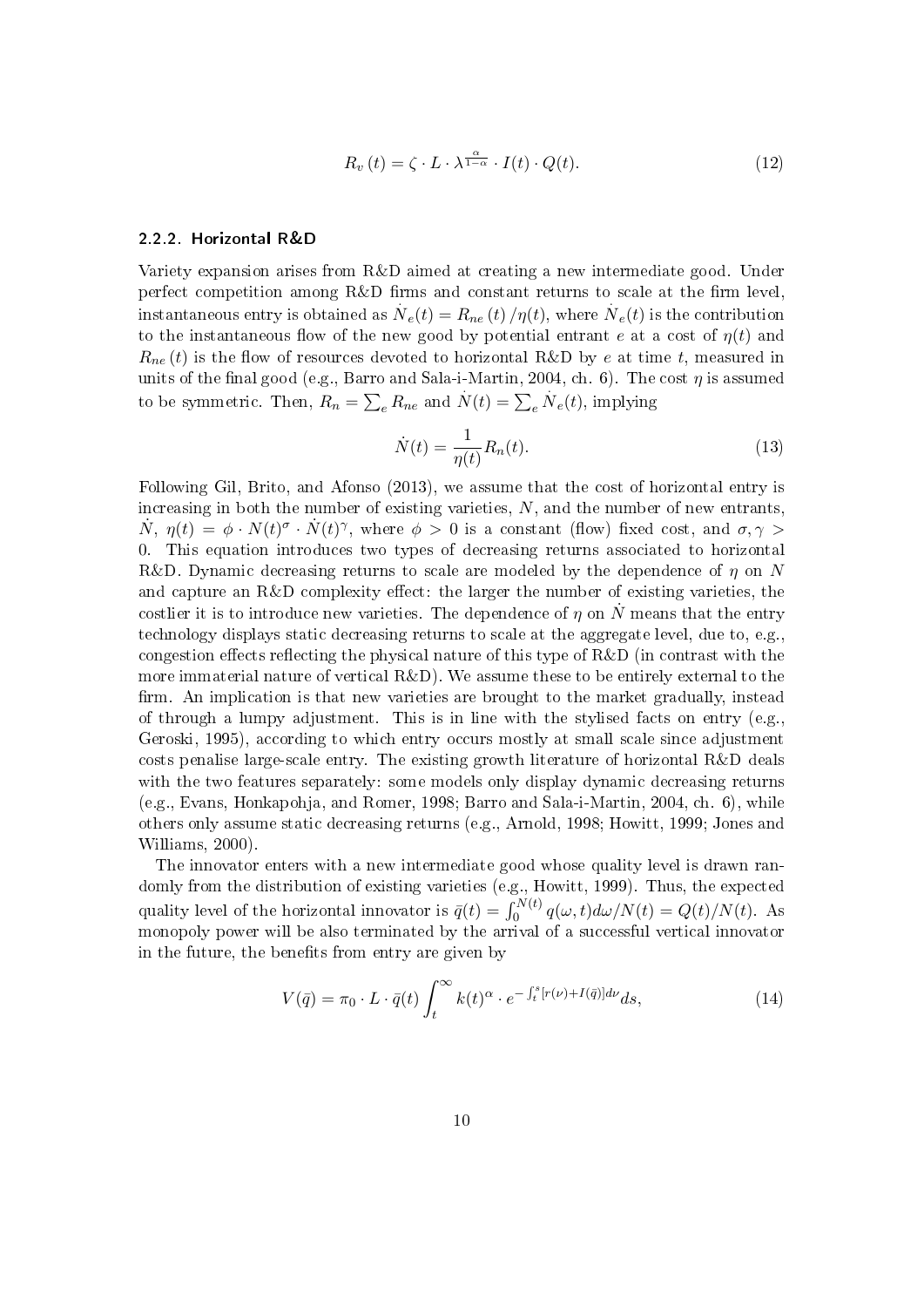where  $\pi_0 L \bar{q} = \bar{\pi} k^{-\alpha}$ . The free-entry condition is now  $\dot{N} \cdot V(\bar{q}) = R_n$ , which simplifies to  $V(\bar{q}) = \eta(t)$ . Using (14) and time-differentiating the resulting expression, yields the no-arbitrage condition facing a horizontal innovator

$$
r(t) + I(t) = \frac{\bar{\pi}(t)}{\eta(t)}.
$$
\n(15)

Total resources devoted to horizontal R&D are given by  $R_n(t) = \eta(t)N(t)$ , from (13).

#### 2.2.3. Inter-R&D no-arbitrage condition

Before deciding which type of R&D to perform, the potential entrant should evaluate the best type of entry. At the margin, she/he should be indifferent between the two types. If we equate the effective rate of return  $r + I$  for both types of entry by considering (11) and (15), we get the no-arbitrage condition

$$
\overline{q}(t) = \frac{Q(t)}{N(t)} = \frac{\eta(t)}{\zeta \cdot L},\tag{16}
$$

which equates the cost of horizontal R&D,  $\eta$ , to the average cost of vertical R&D,  $\bar{q}\zeta L$ .

Equation (16) can be equivalently recast as

$$
\dot{N}(t) = x(Q(t), N(t)) \cdot N(t),\tag{17}
$$

where

$$
x(Q, N) = \left(\frac{\zeta \cdot L}{\phi}\right)^{\frac{1}{\gamma}} \cdot Q^{\frac{1}{\gamma}} \cdot N^{-\left(\frac{\sigma + \gamma + 1}{\gamma}\right)},\tag{18}
$$

which expresses a channel between vertical innovation and firm dynamics. It shows that the horizontal-entry rate,  $\dot{N}/N,$  depends negatively on  $N$  and positively on  $Q$ : the first relationship results from the complexity effect incorporated in equation  $(13)$ , and the second is an implication of the complementarity between the horizontal-entry rate and the technological-knowledge stock, which in turn comprises both the horizontal and the vertical-innovation components,  $Q = N \cdot \bar{q}$ . By time-differentiating  $\bar{q} = Q/N$  using (3), we see that the rate of growth of average quality is equal to the expected arrival rate of a vertical innovation multiplied by the quality shift it introduces:  $\dot{\overline{q}}(t)/\overline{q}(t) = \Xi \cdot I(t)$ , where both the quality shift,  $\Xi \equiv (q^+ - q)/q = (\lambda^{\frac{\alpha}{1-\alpha}} - 1)$  (which captures the creativedestruction effect), and the vertical-innovation rate,  $I$ , are industry-independent. Then, using  $(17)$ , we get

$$
\dot{Q}(t) = (I(t) \cdot \Xi + x(Q(t), N(t))) \cdot Q(t), \qquad (19)
$$

The vertical-innovation rate is endogenous and will be determined as an economy-wide function below. Equation (19) introduces a second dynamic interaction between the two types of entry, in this case between the number of varieties,  $N$ , and the rate of growth of the quality index of the economy.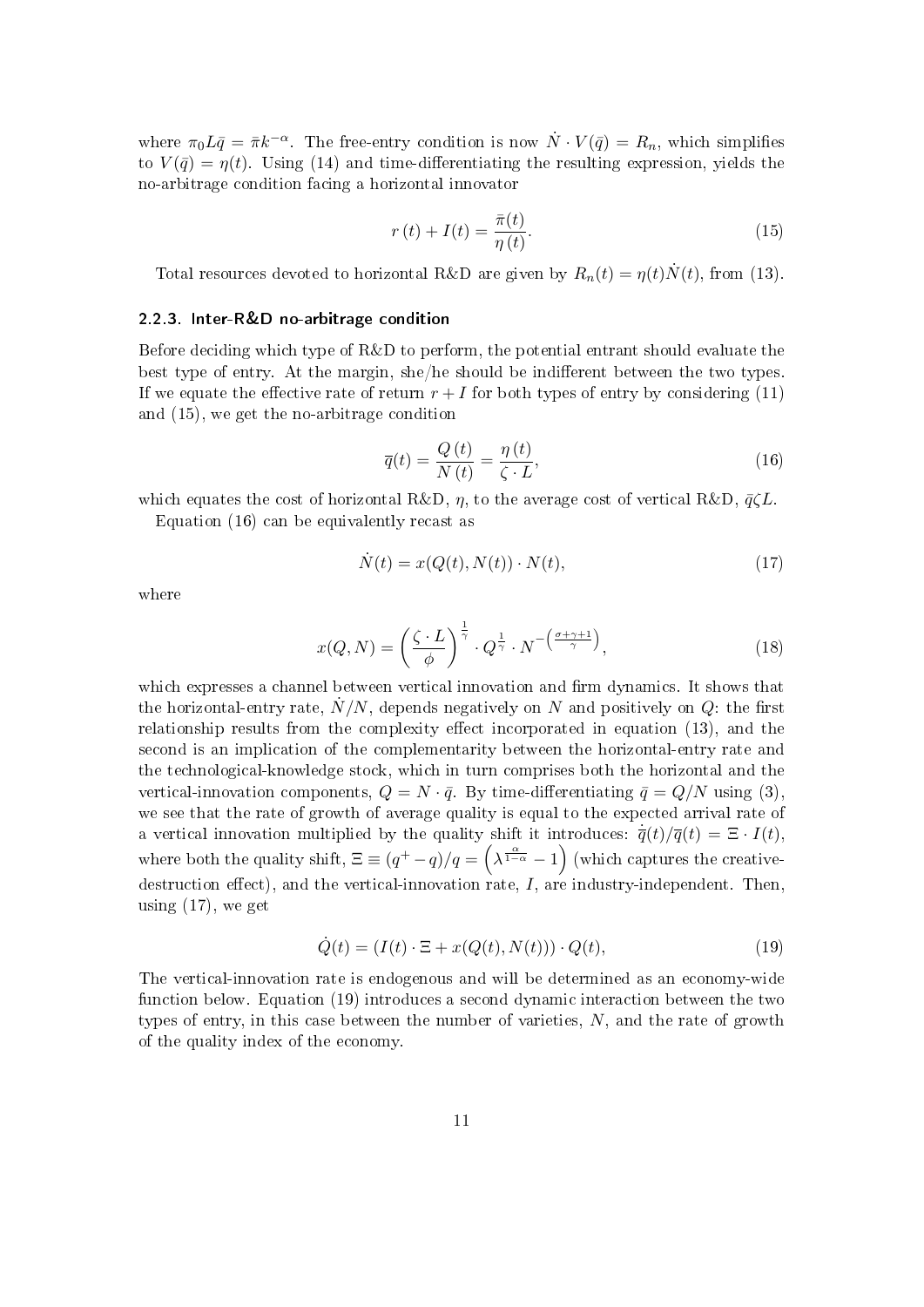#### 2.3. Households

The economy is populated by a constant number of infinitely-lived households who consume and earn income from investments in financial assets (equity) and from labour. Households inelastically supply labour to final-good firms; thus, total labour supply,  $L$ , is exogenous and constant. Consumers have perfect foresight regarding the technological change over time and choose the path of aggregate consumption  $\{C(t), t \geq 0\}$  to maximise discounted lifetime utility

$$
U = \int_0^\infty \left( \frac{C(t)^{1-\theta} - 1}{1-\theta} \right) \cdot e^{-\rho t} dt,\tag{20}
$$

where  $\rho > 0$  is the subjective discount rate and  $\theta > 0$  is the inverse of the intertemporal elasticity of substitution in consumption, subject to the flow budget constraint

$$
\dot{a}(t) = r(t) \cdot a(t) + w(t) \cdot L - C(t),\tag{21}
$$

where a denotes households' real financial assets holdings and its initial level,  $a(0)$ , is given. The optimal path of consumption (Euler equation) and the transversality condition are

$$
\dot{C}(t) = \frac{1}{\theta} \cdot (r(t) - \rho) C(t)
$$
\n(22)

$$
\lim_{t \to +\infty} e^{-\rho t} \cdot C(t)^{-\theta} \cdot a(t) = 0 \tag{23}
$$

#### 2.4. Macroeconomic aggregation

The aggregate financial wealth held by all households is  $a(t) = K(t) + \int_0^{N(t)} V(\omega, t) d\omega$ , which, from the arbitrage condition between vertical and horizontal entry, yields  $a(t)$  =  $K(t) + \eta(t) \cdot N(t)$ . Taking time derivatives and comparing with (21), we get an expression for the aggregate flow budget constraint which is equivalent to the product market equilibrium condition (see Appendix A)

$$
Y(t) = C(t) + \dot{K}(t) + R_v(t) + R_n(t)
$$
\n(24)

If we substitute the expressions for the aggregate output  $(8)$  and for total R&D expenditures (12) and (13), and then solve for K using (16) and (17), we get the endogenous rate of physical-capital accumulation

$$
\dot{K}(t) = L \cdot Q(t) \cdot \left( k(t)^{\alpha} - \frac{C(t)}{L \cdot Q(t)} - \zeta \cdot x(Q(t), N(t)) - I(t) \cdot \zeta \cdot \lambda^{\frac{\alpha}{1 - \alpha}} \right)
$$
(25)

In parallel, recall (4) and (11), to get  $r(t) \equiv r(Q, K)$  and hence the endogenous verticalinnovation rate,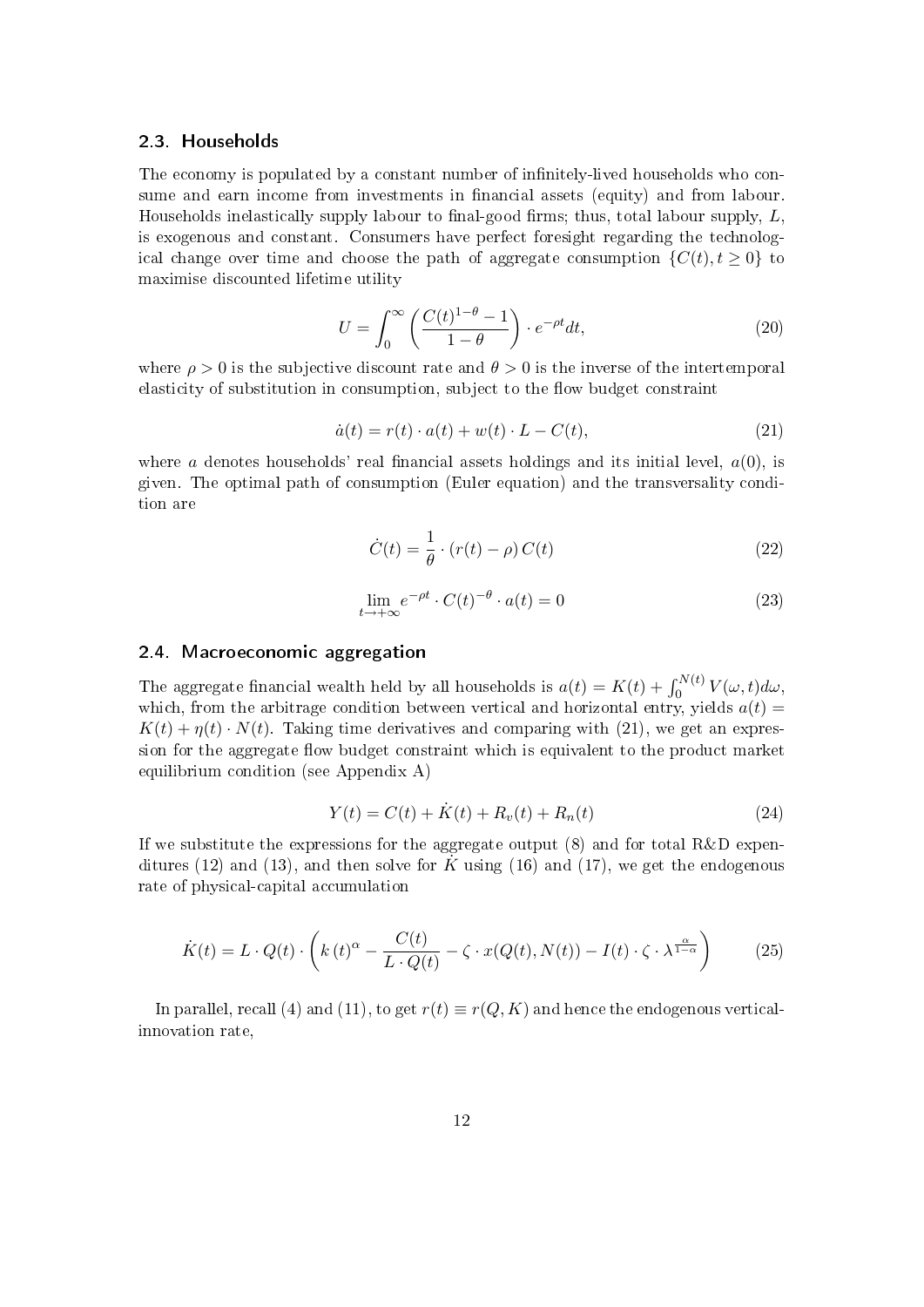$$
I(Q, K) = \frac{\pi_0 \cdot k(t)^{\alpha}}{\zeta} - r(Q, K), \qquad (26)
$$

as a function which is decreasing in the aggregate quality level and increasing in the physical-capital stock. As function  $I(Q, K)$  may be negative, the relevant innovation rate at the macroeconomic level is  $I^+(Q,K) = \max\{I(Q,K),0\}$ . We emphasise the complementarity between vertical innovation and physical-capital accumulation, here made clear by the fact that, if K is too low, vertical R&D shuts down (i.e.,  $I^+(\cdot) = 0$ ).

#### 2.5. Dynamic general equilibrium

The dynamic general equilibrium is defined by the allocation  $\{X(\omega, t), \omega \in [0, N(t)], t \geq 0\}$ , by the prices  $\{p(\omega, t), \omega \in [0, N(t)], t \geq 0\}$  and by the aggregate paths  $\{C(t), N(t), Q(t),\}$  $K(t)$ ,  $I(t)$ ,  $r(t)$ ,  $t \geq 0$ , such that: (i) consumers, final-good firms and intermediate-good firms solve their problems; (ii) vertical, horizontal and consistency free-entry conditions are met; and (iii) markets clear. We focus on the region of the state space where  $I^+(\cdot) = I(\cdot) > 0$ , such that the equilibrium paths can be obtained from the system

$$
\dot{C} = \frac{1}{\theta} \cdot (r(Q, K) - \rho) \cdot C \tag{27}
$$

$$
\dot{Q} = (I(Q, K) \cdot \Xi + x(Q, N)) \cdot Q \tag{28}
$$

$$
\dot{K} = LQ \cdot \left( k^{\alpha} - \frac{C}{LQ} - \zeta \cdot x(Q, N) - I(Q, K) \cdot \zeta \cdot \lambda^{\frac{\alpha}{1 - \alpha}} \right) \tag{29}
$$

$$
\dot{N} = x(Q, N) \cdot N \tag{30}
$$

given  $K(0)$ ,  $Q(0)$  and  $N(0)$ , and the transversality condition (23), which may be rewritten as

$$
\lim_{t \to +\infty} e^{-\rho t} \cdot C(t)^{-\theta} \cdot (K(t) + \zeta \cdot L \cdot Q(t)) = 0 \tag{31}
$$

## 3. Equilibrium dynamics

#### 3.1. Balanced-growth path

Let  $g_y \equiv \dot{y}/y$  denote the growth rate of variable  $y(t)$ . As the functions in system (27)-(29) are homogeneous, a balanced-growth path (BGP) may exist if the further necessary conditions are verified: (i) the asymptotic growth rates of consumption, of physical capital and of technological knowledge are constant and equal,  $g_C = g_K = g_{\dot{K}} = g_Q = g;$ (ii) the vertical-innovation rate and the real interest rate are asymptotically trendless,  $g_I = g_r = 0$ ; and (iii) the asymptotic growth rates of the quality index and the number of varieties are monotonically related,  $g_Q = (\sigma + \gamma + 1) \cdot g_N$ . Observe, from (18), that  $x = g_N$  is always positive if  $N > 0$ .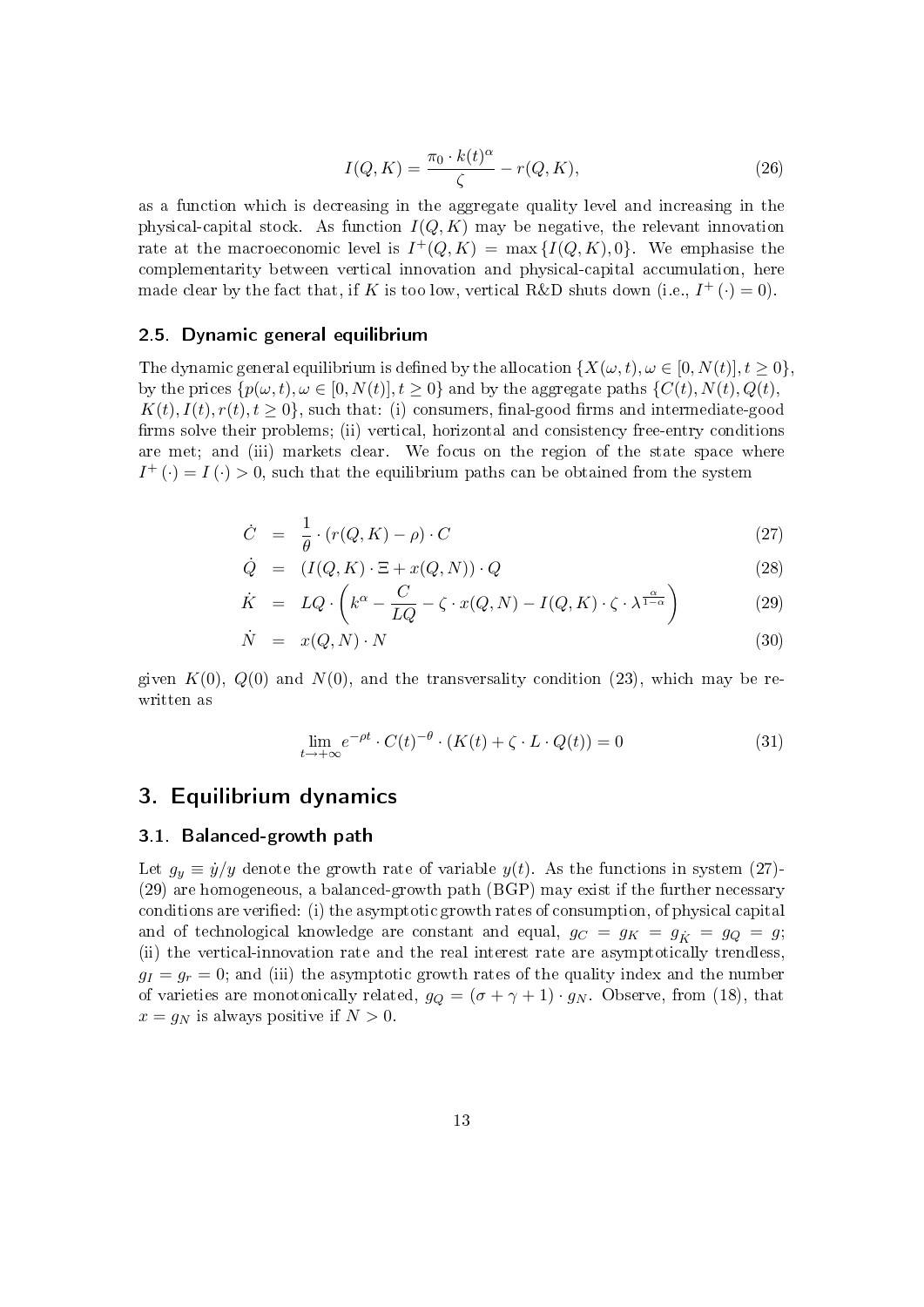Under these conditions, recall (18) and  $k(t) \equiv K(t)/(L \cdot Q(t))$ , and let  $z(t) \equiv C(t)/(L \cdot Q(t))$  $Q(t)$ , with the property that, along the BGP,  $\dot{x} = \dot{z} = \dot{k} = 0$ . Then, it is easily shown that the system  $(27)-(29)$  is equivalent to

$$
\dot{x}(t) = \left[ I(k(t)) \cdot \Xi \cdot \frac{1}{\gamma} - \left( \frac{\sigma}{\gamma} + 1 \right) \cdot x(t) \right] \cdot x(t)
$$
\n(32)

$$
\dot{z}(t) = \left[\frac{1}{\theta} \cdot (r(k(t)) - \rho) - \Xi \cdot I(k(t)) - x(t)\right] \cdot z(t)
$$
\n(33)

$$
\dot{k}(t) = \left[ \frac{1}{k(t)} \cdot \left( k(t)^{\alpha} - z(t) - \zeta \cdot x(t) - \zeta \cdot \lambda^{\frac{\alpha}{1 - \alpha}} \cdot I(k(t)) \right) - \Xi \cdot I(k(t)) - x(t) \right] \cdot k(t)
$$
 (34)

where  $r(k) \equiv r(Q, K) > 0$  and  $I(k) \equiv I(Q, K) > 0$  (see (4) and (11)). Observe that in this system of equations there is one jump-like variable,  $z$ , and two state-like (predetermined) variables,  $x$  and  $k$ . Then, this system, plus the transversality condition and the initial conditions  $x(0)$  and  $k(0)$ , describe the transitional dynamics and the BGP by jointly determining  $(x(t), z(t), k(t))$ . Given the latter, we can determine the original variables  $N(t)$ ,  $K(t)$ ,  $K(t)$  and  $C(t)$ , for a given  $Q(t)$ .

The long-run equilibrium values of x, k and z (steady-state values) are obtained by setting the right-hand side of each of the previous equations to zero. The dynamics for  $\dot{k}$  provides the steady-state value of the variable  $z(t)$ . In fact, solving for the right-hand side of equation (34) equal to zero yields

$$
z^* = (k^*)^{\alpha} - (\zeta + k^*) \cdot x^* - \zeta \cdot \lambda^{\frac{\alpha}{1 - \alpha}} \cdot I(k^*) - k^* \cdot \Xi \cdot I(k^*), \tag{35}
$$

where the superscript ∗ denotes the steady-state value of a variable. Generically, the steady-state values of x and k are defined only implicitly. These values solve the following two equations, obtained from equations (32) and (33) by assuming  $z(t) > 0$  and using (4) and (11),

$$
x = f_1(k) = \frac{\alpha^2 k^{\alpha - 1} - \rho}{\theta(\sigma + \gamma + 1)}
$$
\n(36)

$$
x = f_2(k) = \frac{\Xi}{(\sigma + \gamma)\zeta} \left( \pi_0 k^{\alpha} - \zeta \alpha^2 k^{\alpha - 1} \right).
$$
 (37)

The system above defines the pair  $(x^*, k^*)$ , which, jointly with  $z^*$  in (35), represents a steady-state equilibrium with balanced growth in the usual sense, such that the endogenous growth rates are constant and positive,  $g_N^* = x^* > 0$  and  $g_Q^* = g^* = (\sigma + \gamma + 1)x^* >$ 0. Observe also that, since the economic growth rate is  $g_Y = g_Q(t) + \alpha g_k(t)$  (see (8)), then  $g_Y^* = g_Q^* = g^*$ . Thus, our model predicts, under a sufficiently productive technology, a BGP with a constant positive economic growth rate, where  $g^* > g^*_N$  due to the growth of intermediate-good quality,  $\Xi \cdot I^*$  (see (19)).

The next proposition establishes that a meaningful steady-state exists.

**Proposition 1.** Assuming  $\rho < \alpha^2 \left(\frac{1-\alpha}{\zeta\alpha}\right)^{1-\alpha}$ , the model possesses at least one interior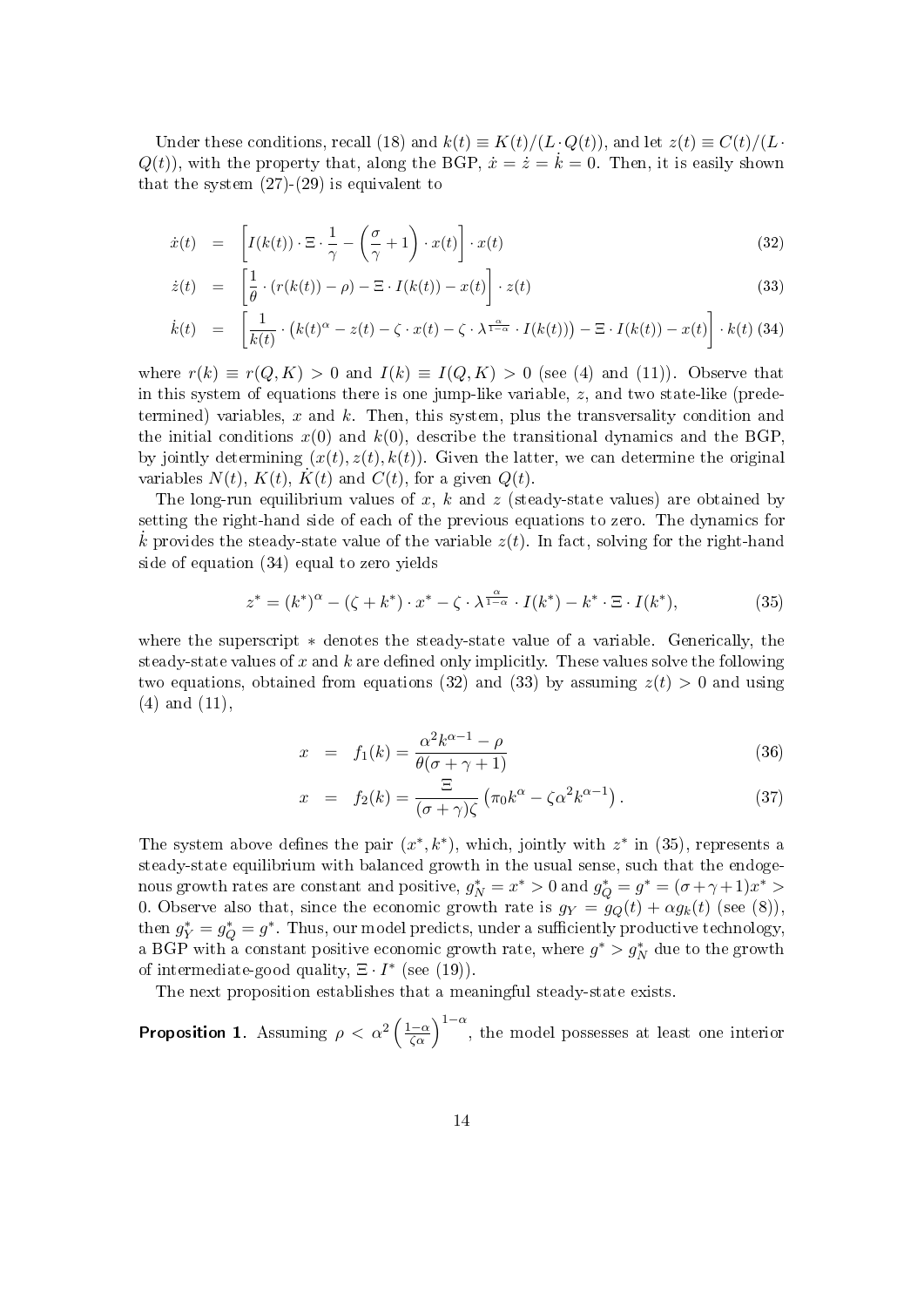steady-state satisfying  $k \in ]\bar{k}_{min}; \bar{k}_{max}[$  with:

$$
\bar{k}_{min} = \frac{\zeta \alpha}{1 - \alpha} \quad ; \quad \bar{k}_{max} = \left(\frac{\alpha^2}{\rho}\right)^{\frac{1}{1 - \alpha}}.
$$

- **Proof.** It is clear that, once the steady-state values of x and  $k$  have been found, direct substitution in equation (35) provides the steady-state value of  $z$ . The steady-state values of x and k occur at the intersection of equations (36) and (37). We show that such an intersection occurs by noting that:
	- $f_1(k)$  is a decreasing function of k, while  $f_2(k)$  is increasing. In fact, since  $\alpha \in (0,1)$ ,

$$
\frac{df_1}{dk} = \frac{1}{\theta(\sigma + \gamma + 1)} \alpha^2 (\alpha - 1) k^{\alpha - 2} < 0
$$
  

$$
\frac{df_2}{dk} = \frac{\Xi}{(\sigma + \gamma)\zeta} k^{\alpha - 2} \left[ \pi_0 \alpha k - \zeta \alpha^2 (\alpha - 1) \right] > 0.
$$

• The limiting behaviour of  $f_1$  and  $f_2$  is given by

$$
\lim_{k \to +\infty} f_1(k) = -\left[\frac{\rho}{\theta(\sigma + \gamma + 1)}\right] < 0 \quad ; \quad \lim_{k \to +\infty} f_2(k) = +\infty;
$$
\n
$$
\lim_{k \to 0^+} f_1(k) = +\infty \quad ; \quad \lim_{k \to 0^+} f_2(k) = -\infty.
$$

It remains to show that this intersection occurs for  $x > 0$ , which is the case provided  $f_1$  and  $f_2$  are simultaneously positive. Let  $\bar{k}_{min}$  be such that  $f_2(\bar{k}_{min}) = 0$ . We have

$$
f_2(k) = 0 \Leftrightarrow \bar{k}_{min} = \frac{\zeta \alpha}{1 - \alpha}.
$$

and, given the hypothesis,

$$
f_1(\bar{k}_{min}) = \frac{\alpha^2 \left(\frac{\zeta \alpha}{1-\alpha}\right)^{\alpha-1} - \rho}{\theta(\sigma + \gamma + 1)} > 0.
$$

The interval of values of  $k$  for which a meaningful equilibrium occurs is bounded above by the value of k for which  $f_1$  changes sign. Let this value be  $\bar{k}_{max}$ . Then

$$
f_1(\bar{k}_{max}) = 0 \Leftrightarrow \bar{k}_{max} = \left(\frac{\rho}{\alpha^2}\right)^{\frac{1}{\alpha-1}}.
$$

For the particular but generically accepted case of  $\alpha = 1/3$ , uniqueness of the equilibrium is also guaranteed.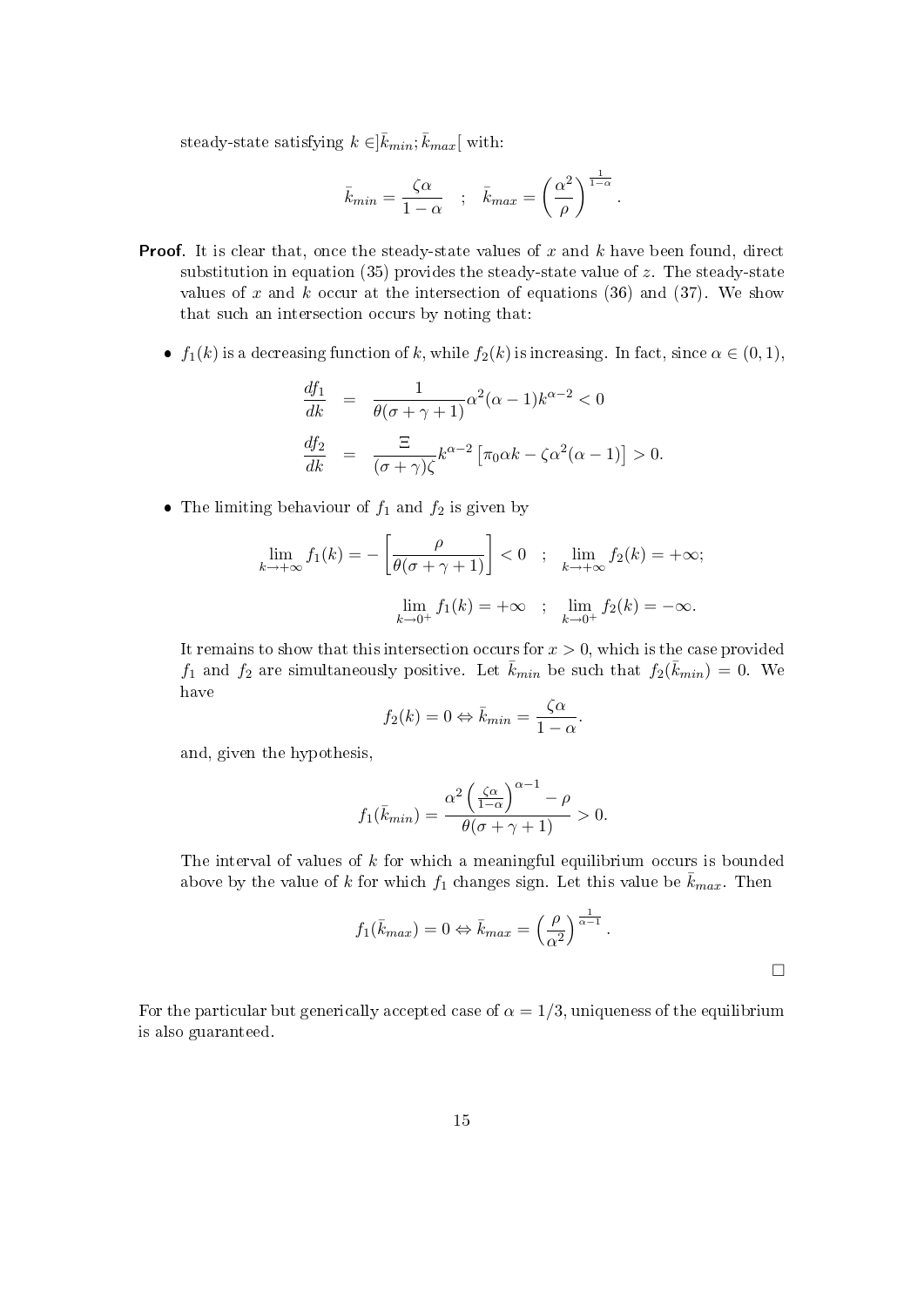Lemma 1. The steady state exists, is unique and explicitly determined in a neighbourhood of  $\alpha = 1/3$  and

$$
\zeta > \left(\frac{27}{4}\right) \frac{d}{(\sigma + \gamma)^3} (d + \sigma + \gamma),\tag{38}
$$

where  $d = \Xi \theta (\sigma + \gamma + 1)$ .

**Proof.** The equation  $f_1(k) = f_2(k)$  is equivalent to

$$
f_1(k) = f_2(k) \Leftrightarrow k^{\alpha} + bk^{\alpha - 1} + a = 0 \Leftrightarrow k + ak^{1 - \alpha} + b = 0
$$

where

$$
a = \frac{(\sigma + \gamma)\zeta\rho}{\Xi\theta(\sigma + \gamma + 1)\pi_0} > 0 \qquad ; \qquad b = -\frac{\alpha\left[\Xi\theta(\sigma + \gamma + 1) + \sigma + \gamma\right]}{\Xi\theta(\sigma + \gamma + 1)(1 - \alpha)} < 0.
$$

By writing  $1 - \alpha = (m - n)/m$  and  $k = y^m$ , the previous polynomial becomes

 $y^m + ay^{m-n} + b = 0,$ 

which is of degree 3 when  $\alpha = 1/3$ . Conditions for existence and uniqueness of real zeros of degree 3 polynomials are available by Cardano-Tartaglia's method and in the present case amount to

$$
\frac{a^3b}{27}+\frac{b^2}{4}<0\Leftrightarrow b\left(\frac{a^3}{27}+\frac{b}{4}\right)<0 \Rightarrow_{(b<0)} \frac{a^3}{27}+\frac{b}{4}>0,
$$

leading to inequality (38). Notice that continuity of the equilibrium guarantees uniqueness in an open set containing  $\alpha = 1/3$ .

As in Howitt and Aghion (1998), capital accumulation, such that  $k$  is constant in the long-run equilibrium, is necessary for growth to be sustained. Since capital is assumed to be a necessary factor of production,  $k \to 0$  would drive output, and hence profit, to zero (see  $(5)$  and  $(8)$ ), while the interest rate would be driven to infinity (see  $(4)$ ). Thus, the reward to innovation would be driven to zero, making it impossible for the conditions (11) and (15) to be satisfied. The reverse is also true, since, without innovation, diminishing returns would eventually put capital accumulation to a halt. Hence, capital accumulation and innovation are complementary mechanisms.

#### 3.2. Aggregate transitional dynamics

Next, we qualitatively characterise the local dynamics properties in a neighbourhood of the long-run equilibrium, by studying the solution of the linearised system obtained from (32)-(34). The Jacobian matrix at the steady-state values  $(x^*, k^*, z^*)$  is given by

$$
J = \begin{pmatrix} -\left(\frac{\sigma}{\gamma} + 1\right)x^* & 0 & J_{13}(x^*, k^*) \\ -z^* & 0 & J_{23}(x^*, z^*) \\ -\zeta - k^* & -1 & J_{33}(x^*, k^*) \end{pmatrix}
$$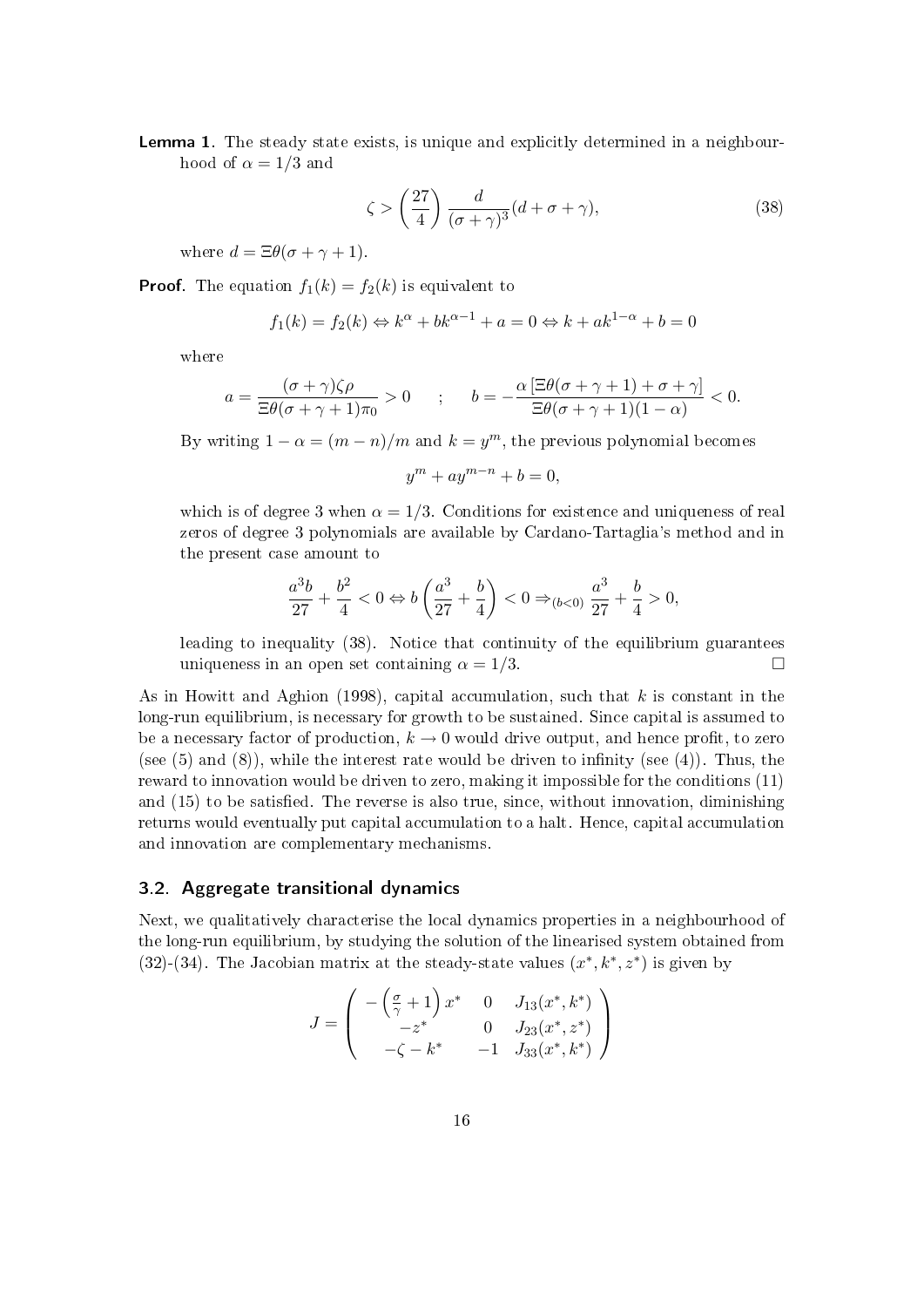where

$$
J_{13} = B_0 \frac{\Xi}{\gamma} \left(\frac{k^*}{\zeta} + 1\right) (k^*)^{\alpha - 2} x^* > 0,
$$
  
\n
$$
J_{23} = -B_0 \left(\frac{1}{\theta} + \Xi + \Xi \frac{k^*}{\zeta}\right) (k^*)^{\alpha - 2} z^* < 0,
$$
  
\n
$$
J_{33} = -B_1 (k^*)^{\alpha} + B_2 (k^*)^{\alpha - 1} - B_3 (k^*)^{\alpha - 2} - x^*,
$$

with  $B_0 = \alpha^2(1-\alpha)$ ;  $B_1 = (1+\alpha)\Xi B_0/(\zeta\alpha)$ ,  $B_2 = \alpha \left[1-\lambda^{\frac{\alpha}{1-\alpha}}\alpha(1-2\alpha) - \alpha^2\right]$  and  $B_3 = \zeta \lambda^{\frac{\alpha}{1-\alpha}} B_0$ . Notice that  $J_{33}$  may have either sign. Standard calculations produce the values for the trace and determinant of J,

$$
\operatorname{tr}(J) = -\left(\frac{\sigma}{\gamma} + 1\right)x^* + J_{33} \quad \text{and} \quad \det(J) = z^*J_{13} - \left(\frac{\sigma}{\gamma} + 1\right)x^*J_{23}.
$$

The characteristic equation for J is then given by  $q^3 - \text{tr}(J)q^2 + a_2q - \text{det}(J)$ , where  $a_2 = q_1 q_2 + q_1 q_3 + q_2 q_3$  and  $q_i$  is an eigenvalue of J.

Since there are two state-like variables, x and k, and one jump-like variable, z, local saddle-path stability requires that  $J$  has two eigenvalues with negative real parts and one with positive real part. According to the Routh-Hurwitz Theorem, the number of eigenvalues of  $J$  with positive real parts equals the number of changes of sign in the following sequence

$$
-1, \quad \operatorname{tr}(J), \quad -a_2 + \frac{\det(J)}{\operatorname{tr}(J)}, \quad \det(J).
$$

It is clear that  $\det(J) > 0$ . If  $tr(J) < 0$  then, regardless of the sign of the third element in the sequence, there is exactly one change of sign in the sequence and we have a two-dimensional stable manifold at the equilibrium (i.e., a two-dimensional saddle path). When  $tr(J) > 0$ , we have one, and only one, change of sign if and only if  $-a_2 + \det(J)/\text{tr}(J) > 0$ . Note that here  $a_2 < 0$  is a sufficient (not necessary) condition for a unique sign change.

Next, we establish sufficient conditions for the existence of a two-dimensional saddle path. Although these are not the most generic conditions possible, we remark that:

- They require conditions only on parameters  $\alpha$  and  $\lambda$ , with the remaining parameters being not constrained;
- Continuity of the eigenvalues with  $\alpha$  and  $\lambda$  ensures that those conditions remain valid in an open set containing the specified parameter values.

Therefore, even though our numerical ilustrations of the dynamics (see Section 4, below) require fixed values for the parameters, they are qualitatively equivalent in an open set of nearby parameter values. This open set contains all possible values for all parameters except  $\alpha$  and  $\lambda$ .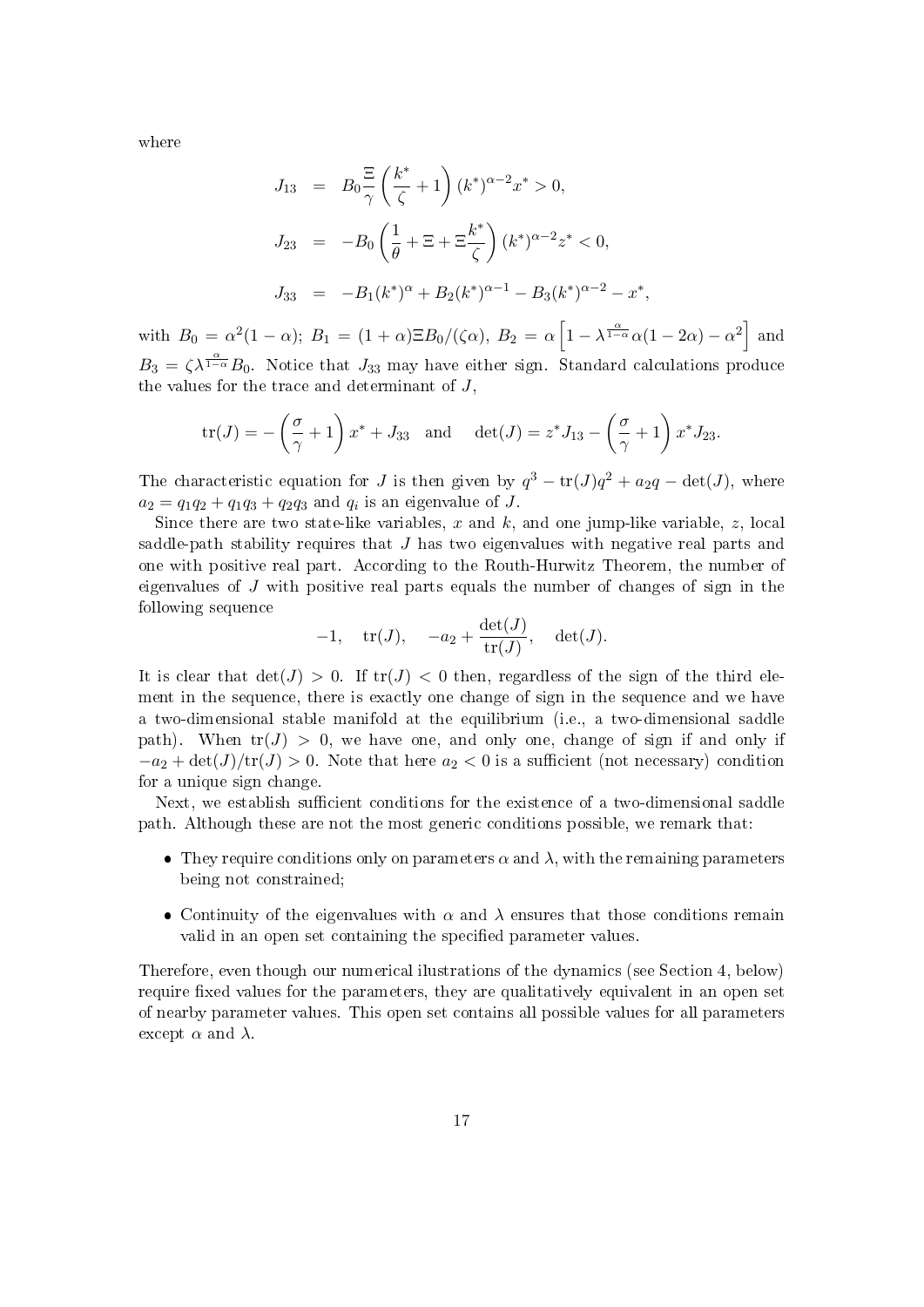Furthermore, the condition  $det(J) > 0$ , provided the eigenvalues are real, ensures hyperbolicity of the equilibrium. Therefore, a linear approximation of the dynamics is guaranteed to be a good approximation. We use this fact to simplify our subsequent study of the dynamics.

Proposition 2. There exists a two-dimensional saddle path in an open set of the parameter space containing  $\alpha = 1/3$  and such that  $\lambda > (92/63)^2$ .

**Proof.** From  $tr(J) = -(\sigma/\gamma + 1)x^* + J_{33}$  it suffices to show that

$$
J_{33} = -B_1(k^*)^{\alpha} + B_2(k^*)^{\alpha - 1} - B_3(k^*)^{\alpha - 2} - x^* < 0.
$$

The last term is clearly negative so it suffices to show that the remaining three terms also add up to a negative number. We note that

$$
-B_1(k^*)^{\alpha} + B_2(k^*)^{\alpha-1} - B_3(k^*)^{\alpha-2} < 0 \Leftrightarrow -B_3 + B_2k^* - B_1k^{*2} < 0.
$$

This occurs trivially when the polynomial of degree two in  $k^*$  has no real roots. No real roots appear when

$$
B_2^2 - 4B_1B_3 < 0.
$$

For  $\alpha = 1/3$ , we obtain

$$
B_2^2 - 4B_1B_3 = \frac{A^2}{27^2}(-63X^2 + 48X + 64), \ X = \sqrt{\lambda},
$$

which is negative for

$$
X > \frac{24 + \sqrt{4608}}{63}.
$$

We have

$$
\frac{24 + \sqrt{4608}}{63} < \frac{24 + 68}{63} = \frac{92}{63}
$$

and, hence,  $\lambda > (92/63)^2 \simeq 2.132$  guarantees that  $tr(J) < 0$ .

It follows that, under the above sufficient conditions, the long-run equilibrium is "wellbehaved", meaning that instability, local indeterminacy and limit cycles cannot occur.

## 4. Transition paths under distinct initial conditions

In order to analyse the transitional dynamics, we perform a numerical illustration. We consider the following set of baseline parameter values:  $\gamma = 1.2, \sigma = 1.2, \phi = 1$ ,  $\zeta = 3.75, \lambda = 3, \rho = 0.02, \theta = 1.5, \alpha = 1/3$ , and  $L = 1$ . Given that, along the BGP,  $g_Q - g_N = (\sigma + \gamma)g_N$ , the choice of values for  $\sigma$  and  $\gamma$  is such that  $(\sigma + \gamma) = 2.4$ , which is the ratio between the growth rate of the average firm size and the growth rate of the number of firms we have found in the empirical data.<sup>9</sup> The values for  $\lambda$ ,  $\theta$ ,  $\rho$  and  $\alpha$  were

<sup>&</sup>lt;sup>9</sup>The data, which are available from the authors upon request, concern 23 European countries in the period 1995 −2007 and were taken from the Eurostat online database, at http://epp.eurostat.ec. europa.eu.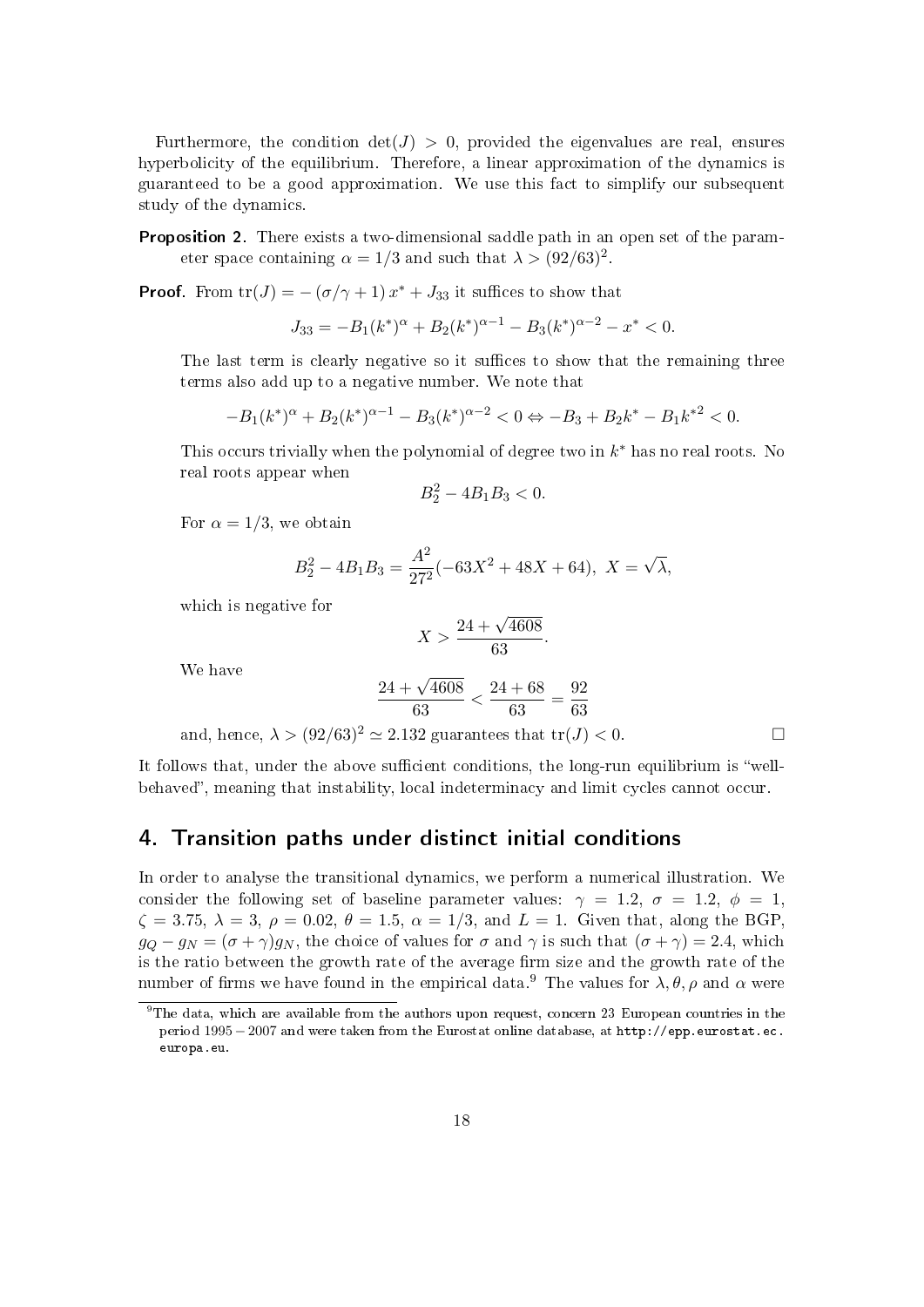| ste<br>$\sim$<br>w |        |                 | ັ |           | $\mu^{\circ}$ | $\mu_3$ |
|--------------------|--------|-----------------|---|-----------|---------------|---------|
| 0.0074             | 2.6634 | 1.1330   0.0252 |   | $-0.2064$ | $-0.0192$     | 0.1499  |

Table 1: Steady-state values of selected endogenous variables and of the eigenvalues  $(\mu_j, i = 1, 2, 3)$  for the baseline parameter values.

set in line with the standard growth literature (see, e.g., Barro and Sala-i-Martin, 2004), whereas the normalization of  $L$  to unity at every  $t$  implies that all aggregate magnitudes can be interpreted as per capita magnitudes. The values of the remaining parameters were chosen to calibrate the BGP aggregate growth rate around 2.5%/year.

For these parameter values, the analytical conditions derived for the existence and uniqueness of the long-run equilibrium and for the existence of a two-dimensional stable manifold are verified. The equilibrium is hyperbolic, which garantees that we can make use of the Hartman Grobman Theorem to study the dynamics by linearisation. Table 1 shows the steady-state values and eigenvalues generated by the baseline parameter values, which confirm that the stable manifold results from the existence of two negative real eigenvalues.

#### [Table 1 goes about here]

We performed a numerical exercise and concluded that complex eigenvalues, resulting in oscillatory behaviour towards the steady state, are likely to emerge only for implausible values of the parameters. Additionally, in case of oscillatory behaviour it is imperceptible and does not change the economic interpretation of the transitional dynamics.

Remark. Complex eigenvalues can emerge for different parameter values. For instance, if  $\sigma = \gamma = 0.2$  (which are implausibly low values for these parameters) and  $\zeta = 4.6$ , then the eigenvalues would be:

$$
\mu_1 = -0.1275 + 0.0576i \quad , \mu_2 = -0.1275 - 0.0576i \quad , \mu_3 = 0.1426,
$$

with complex eigenvalues associated to the stability. This oscillatory behaviour results from a change in the entry cost on both margins: a decrease in the extensive and an increase in the intensive margin, thus illustrating the tension between the horizontal and vertical barriers to entry.

Because we wish to focus on the behaviour of the state-like variables, x and  $k$ , we will abstract from the jump-like variable, z. With that purpose, we follow a similar approach to, e.g., Eicher and Turnovsky (2001) and project the stable space of the linearised system onto the horizontal plane  $(x, k)$  <sup>10</sup> Thus, henceforth, we are going to consider the projected dynamics. In the  $(x, k)$ -space, the dynamics can be described by the following second-order system

<sup>&</sup>lt;sup>10</sup>Since this consists in a non-orthogonal projection, the jump-like variable z continues to have an effect on the observed dynamics of  $x$  and  $k$ .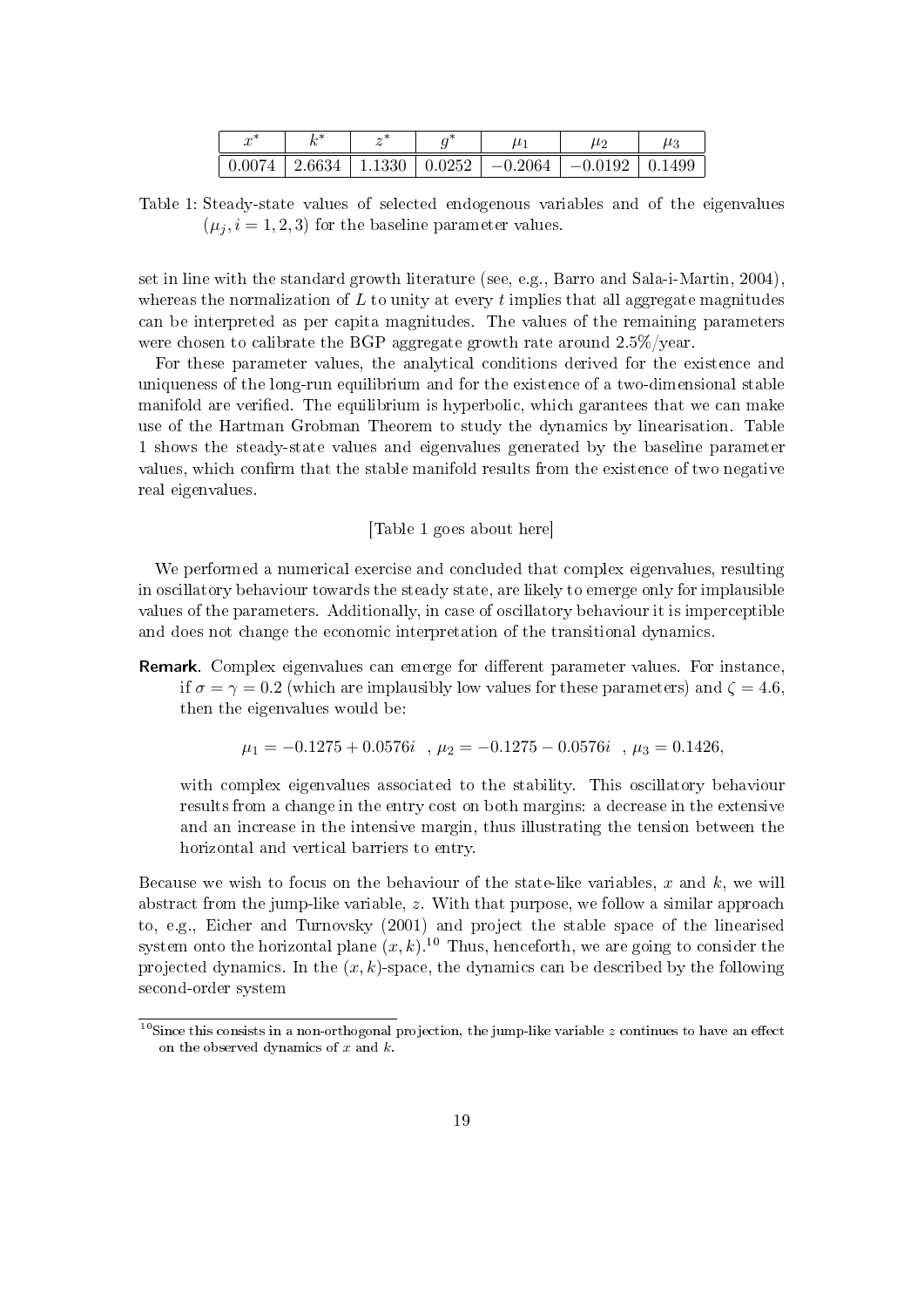$$
\begin{pmatrix}\n\dot{x} \\
\dot{k}\n\end{pmatrix} = \begin{pmatrix}\n\frac{\mu_1 v_{2,2} v_{1,1} - \mu_2 v_{2,1} v_{1,2}}{v_{2,2} v_{1,1} - v_{2,1} v_{1,2}} & \frac{(\mu_2 - \mu_1) v_{1,2} v_{1,1}}{v_{2,2} v_{1,1} - v_{2,1} v_{1,2}} \\
\frac{(\mu_1 - \mu_2) v_{2,1} v_{2,2}}{v_{2,2} v_{1,1} - v_{2,1} v_{1,2}} & \frac{\mu_2 v_{2,2} v_{1,1} - \mu_1 v_{2,1} v_{1,2}}{v_{2,2} v_{1,1} - v_{2,1} v_{1,2}}\n\end{pmatrix} \cdot \begin{pmatrix}\nx - x^* \\
k - k^*\n\end{pmatrix},
$$

where  $\mu_j$ ,  $i = 1, 2$ , are the negative eigenvalues and  $v_{i,j}$  is the *i*th element of the eigenvector associated to  $\mu_i$ .

From  $(17)-(18)$ , x can be interpreted either as the growth rate of the number of varieties (horizontal innovation rate) or, alternatively, as a measure of the intensity of use of technological knowledge (or 'technology intensity'), since  $x$  is defined as a (non-linear) transformation of  $Q/N$ , which in turn measures the proportion of the intensive vis-à-vis the extensive component of a given technological-knowledge stock. On the other hand, recalling (8) and  $k \equiv K/(L \cdot Q)$ , we can rewrite the latter as  $k = (K/Y)^{\frac{1}{1-\alpha}}$ ; thus, this variable can be interpreted as a (non-linear) measure of the physical capital-output ratio.

Figure 2 illustrates the projection of the phase diagram (originally on the stable space) onto the plane  $(x, k)$ . The stable space is  $E^s = E_{\mu_1} + E_{\mu_2}$  where:

$$
E_{\mu_1} = \{ (x(t), k(t)) : k(t) - k^* = \frac{v_{2,1}}{v_{1,1}} (x(t) - x^*) \},
$$
  

$$
E_{\mu_2} = \{ (x(t), k(t)) : k(t) - k^* = \frac{v_{2,2}}{v_{1,2}} (x(t) - x^*) \},
$$

and  $E_{\mu_1}$  and  $E_{\mu_2}$  divide the phase diagram in the phases A, B, C and D. Additionally, we divide phase A and B into two separate regions (by the dashed vertical line), since they represent different economic scenarios. The regions to the left (right) of the vertical line can be seen as scenarios where the initial intensity of use of technological knowledge,  $x(0),$  is relatively small (large) whereas the regions above (below)  $E_{\mu_2}$  represent scenarios of relatively large (small) physical capital-ouput ratio,  $k(0)$ . Various transition paths are illustrated in colours, indicating the distinct possibilities of convergence. These are qualitatively different according to the region to which the set of initial conditions belongs in the plane  $(x, k)$ . If we start in region C or D, both the capital-output ratio and the technology-intensity variable converge monotonically, which implies also a monotonic behaviour of the economic growth rate, as we will see below. If we start in any other region, both state-like variables have a non-monotonic transition that transmits to the economic growth rate.<sup>11</sup>

#### [Figure 2 goes about here]

We seek to provide economic interpretation for the dynamics of the state-like variables, x and k, and other key variables of interest such as: the vertical innovation rate,  $I(t)$ ; the

 $11$ The transitions in regions A2 and B2 are qualitatively identical to the ones in A1 and B1, respectively. Therefore, in what follows, we are only interested in explicitly analysing the transitional dynamics in regions A1, B1, C and D.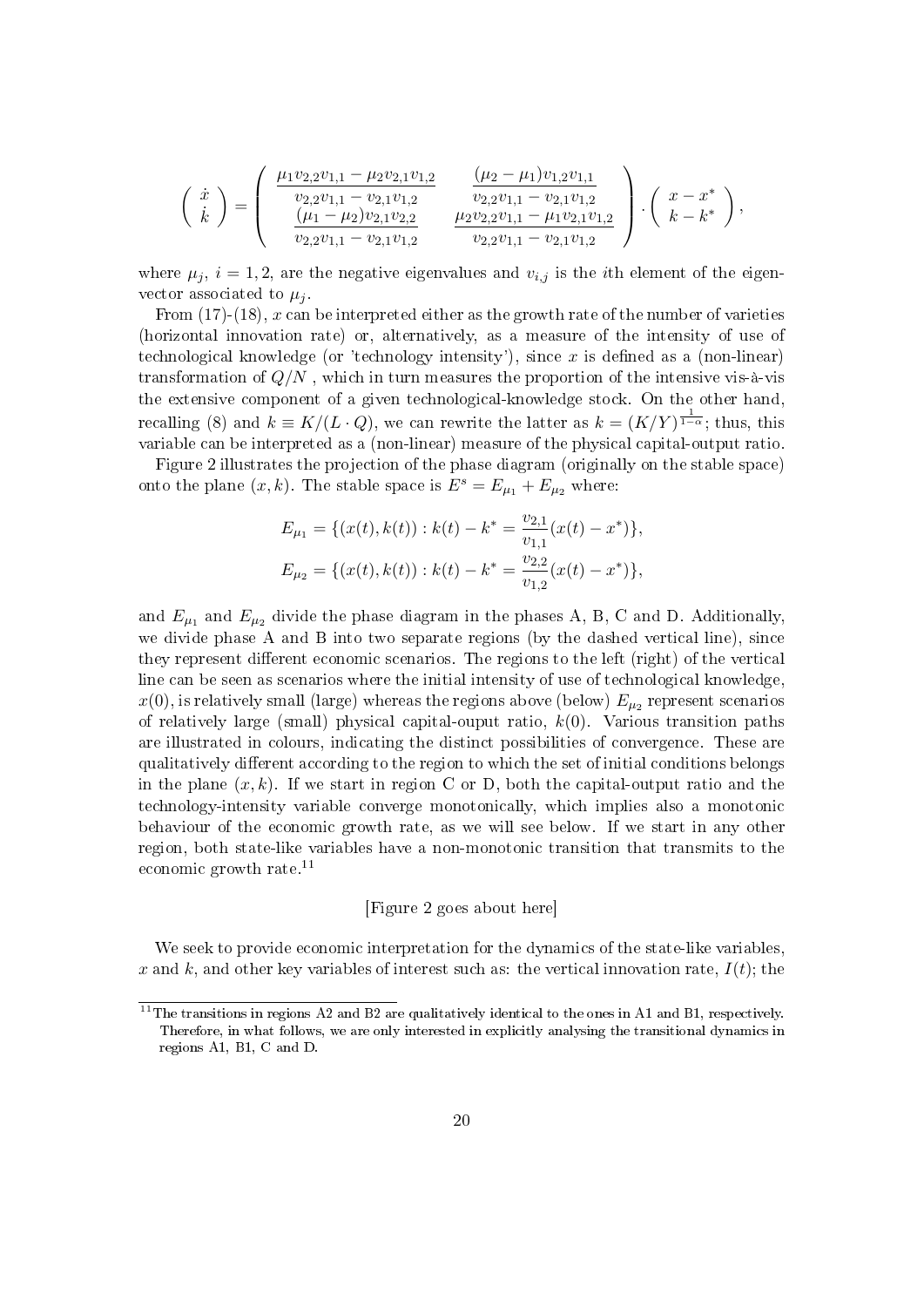

Figure 2: Projection of the phase diagram onto the plane  $(x, k)$ . Various possible transitions are illustrated in colours, one for each region. In regions C and D, the convergence is monotonic, whereas in the other regions the convergence of both state-like variables is non monotonic.

economic growth rate,  $q_Y(t) = I(t) \cdot \Xi + x(t) + \alpha q_k(t)$  (see (8) and (19)); the technologicalknowledge stock,  $Q(t)$ ; the stock of physical capital,  $K(t)$ ; the number of firms/varieties,  $N(t)$ ; average firm size,  $K(t)/N(t)$ ; and the saving rate,  $s(t) = 1 - z(t)/k(t)^{\alpha}$ . Some of these variables  $(Q, K, N, \text{ and } K/N)$  are non stationary in the long run and, thus, for convenience, we will represent them after being adjusted for the respective time  ${\rm trend:} \; Q_d(t) = Q(t) \cdot e^{-g_Q^* t}; \; K_d(t) = K(t) \cdot e^{-g_K^* t}; \; \widetilde{N_d}(t) = N(t) \cdot e^{-g_N^* t} \; ; \; \; (K/N)_d(t) = 0.$  $K<sub>d</sub>(t)/N<sub>d</sub>(t)$ . We are also interested in the time-path of the speed of convergence of x and k, computed as  $\omega(t) = -\dot{y}(t)/(y(t) - y^*)$ , where y<sup>\*</sup> is the steady-state value of  $y \in \{x, k\}$ (see, e.g., Eicher and Turnovsky, 2001).

The initial conditions considered for each one of the different regions are such that the vertical innovation rate and the number of varieties are positive throughout the transition, while the linearisation holds as a good approximation for the dynamics.<sup>12</sup> In order to relate our results with the empirical evidence on transition economies, we will focus on the case of economies all of which exhibit an initial per capita output,  $Y(0)/L = Q(0)^{1-\alpha} [K(0)/L]^{\alpha}$ , below that of the frontier countries,<sup>13</sup> but yet may feature distinct combinations of  $Q(0)$ ,  $K(0)$  and  $N(0)$  (and hence of  $k(0)$  and  $x(0)$ , as referred to above).

The economic interpretation of the mechanism underlying the transitional path is as

<sup>&</sup>lt;sup>12</sup>We arbitrarely consider  $Q(0) = 1$  and then compute  $K(0)$  and  $N(0)$  by the respective relationship with  $Q(0)$ .

<sup>&</sup>lt;sup>13</sup>We also assume that both  $Q(0)$  and  $K(0)/L$  are below the frontier levels.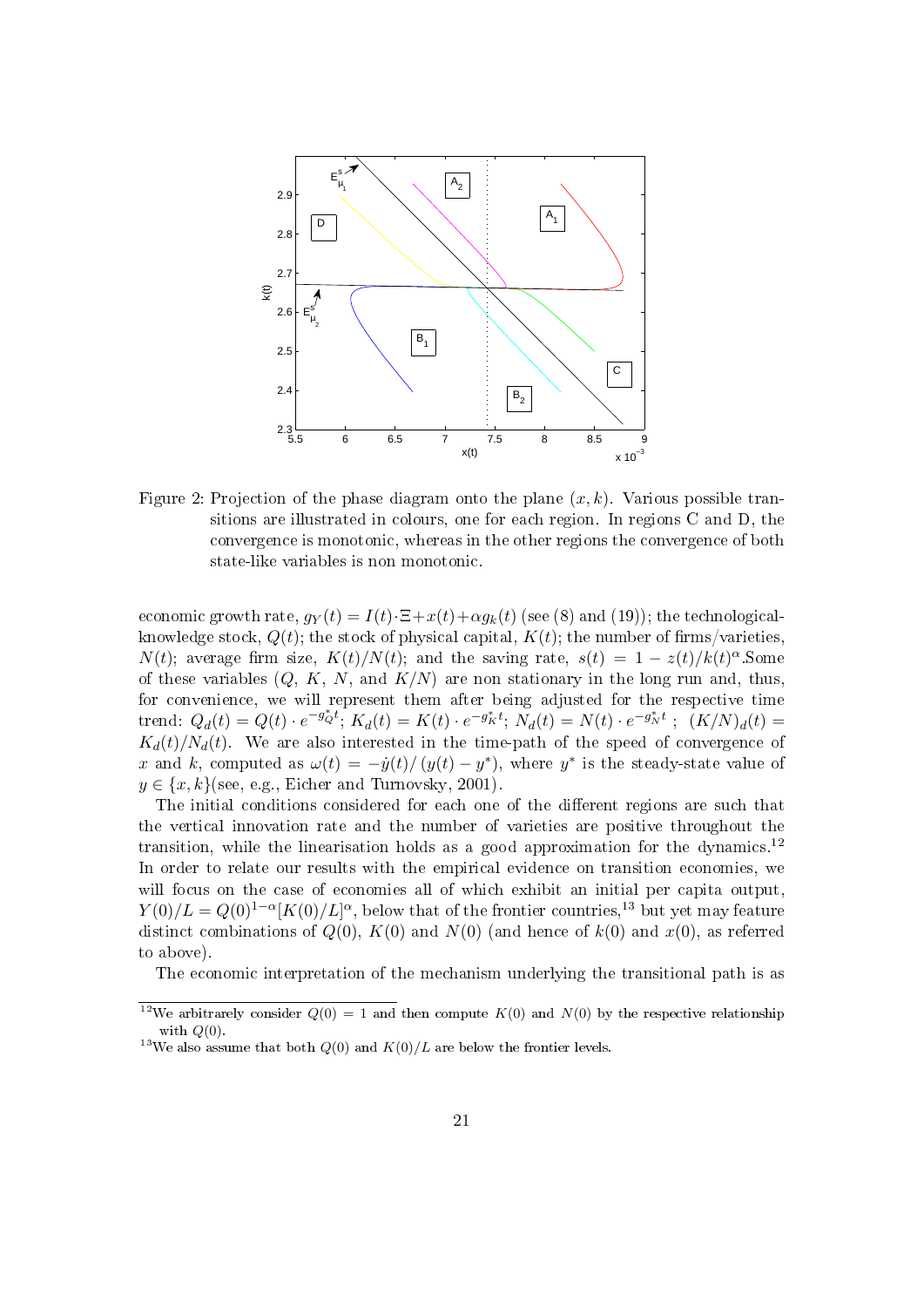follows, analysed counter-clockwise through the relevant regions of Figure 2.

**Region A1** The initial conditions are such that  $k^* < k(0)$  and  $x^* < x(0)$ . This would be the case of an economy characterised by relatively large initial capital-output ratio and intensity of use of technological knowledge/horizontal innovation rate. The adjustment of the economy towards the steady state is characterised by several variables following non-monotonic transition paths (see Figure 3).

The initial increase in  $x$  is justified by the complementarity between the two types of innovation, i.e., the initially high value of the vertical innovation rate,  $I$ , generates an increase in the technological-knowledge stock, Q, that stimulates horizontal innovation (see (18)). However, this effect is dampened by the rise of the horizontal entry cost,  $\eta$ , driven by the rapid increase in the number of varieties,  $N$ , itself a result of the large initial x. Eventually, the rise of  $\eta$  dominates and x follows a downward path converging to the steady state. This non-monotonic behavior is reflected in the dynamics of the corresponding speed of convergence,  $\omega_x$ . Observe that the high initial I results from the existing complementarity between the capital-output ratio and the intensive margin of innovation: a larger k induces a larger profit per firm (see  $(5)$ ), which generates an higher incentive to vertical innovation by rising the effective rate of return,  $r + I$  (see (11)).

The physical capital-output ratio,  $k$ , is initially high and rapidly decreasing due to the low marginal productivity of physical capital,  $K$ , and the relatively large profitability of innovation activities. However, over time, the reduction in the horizontal innovation rate frees resources for the accumulation of  $K$ ; eventually, the former effect is more than compensated by the latter and  $k$  rises towards the steady state. Thus, the observed undershooting of  $k$  mirrors the hump-shaped trajectory of the horizontal innovation rate, x. The speed of convergence,  $\omega_k$ , reflects the non-monotonic transition of k, in particular the undershooting, which implies an infinite speed of convergence at that point. The vertical innovation rate, I, follows a similar path to  $k$ , as a consequence of the referred to complementarity between physical capital accumulation and the intensive margin of innovation.

The number of varieties,  $N$ , grows over transition at a greater rate than in the BGP (given that  $x(t) > x^*$  for every finite t) and, thus, the detrended number of varieties,  $N_d$ , increases towards the steady state. In contrast, physical capital,  $K$ , starts by growing less than in the BGP but eventually accelerates to grow above the BGP  $-$  but by less than N, since the negative or very small positive  $g_k$  puts a drag on the overall growth rate of K (recall that K grows at the rate  $g_k + g_Q$ ). Thus, detrended physical capital,  $K_d$ , observes a slight fall in the first stage of its transition path and then increases but at a slow rate towards the steady state.<sup>14</sup> This leads to a monotonic convex downward path of the detrended firm size,  $(K/N)<sub>d</sub>$ .

The saving rate, s, begins by rising dramatically as the resources are re-allocated to horizontal R&D and while vertical R&D (reflecting the vertical innovation rate,  $I$ ) is still high. It experiences a slight overshoot after which it starts falling as the decline of resources devoted to horizontal R&D more than compensates first for the recovery of the

 $\overline{^{14}$ Since this is a very moderate effect, it is not noticeable in the K panel in Figure 3.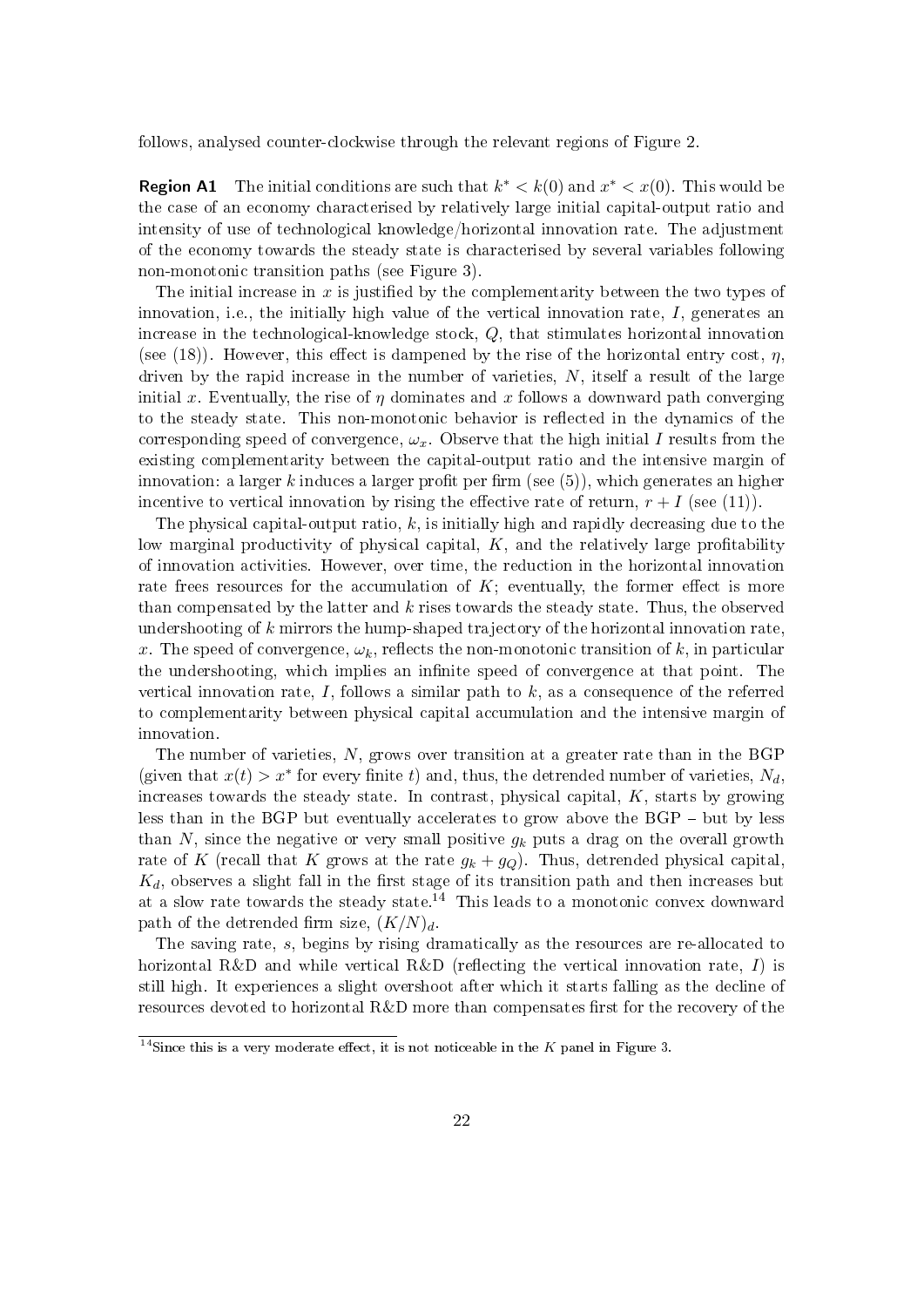physical capital accumulation rate,  $g_k$ , and then for the increase in vertical R&D due to the recovery of I.

Finally, the economic growth rate,  $g_Y$ , is initially low, because  $g_k$  is negative, but experiences a non-monotonic, hump-shaped, transition. As  $g_k$  becomes less negative, the horizontal innovation rate,  $x$ , increases and the vertical innovation rate,  $I$ , is still high (although falling),  $g_Y$  observes a notorious increase and overshoots. However, the ensuing decline of x and  $g_k$  outweights the recovery of I and generates a gradual downward movement of  $g_Y$  towards the long-run equilibrium.

[Figure 3 goes about here]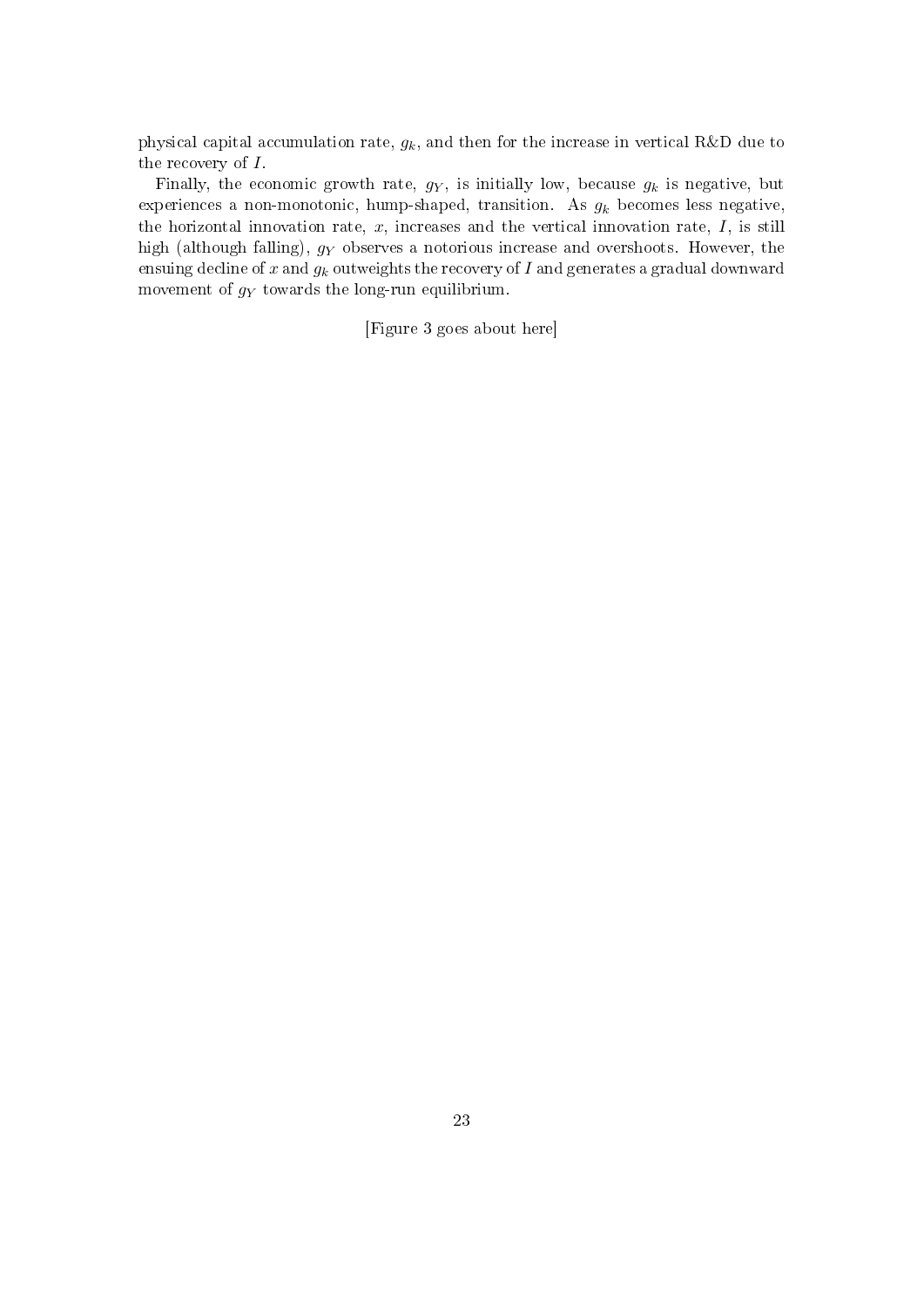

Figura 3: Transitional dynamics of the key economic variables and of the speeds of convergence of k and  $x(\omega_k)$  and  $\omega_x$  for an economy that sets off with  $k^* < k(0)$ and  $x^* < x(0)$  (region A1 of Figure 2). The economic growth rate,  $g_Y$ , and the saving rate,  $s$ , display a hump-shaped behaviour, while detrended firm size,  $(K/N)<sub>d</sub>$ , decreases monotonically.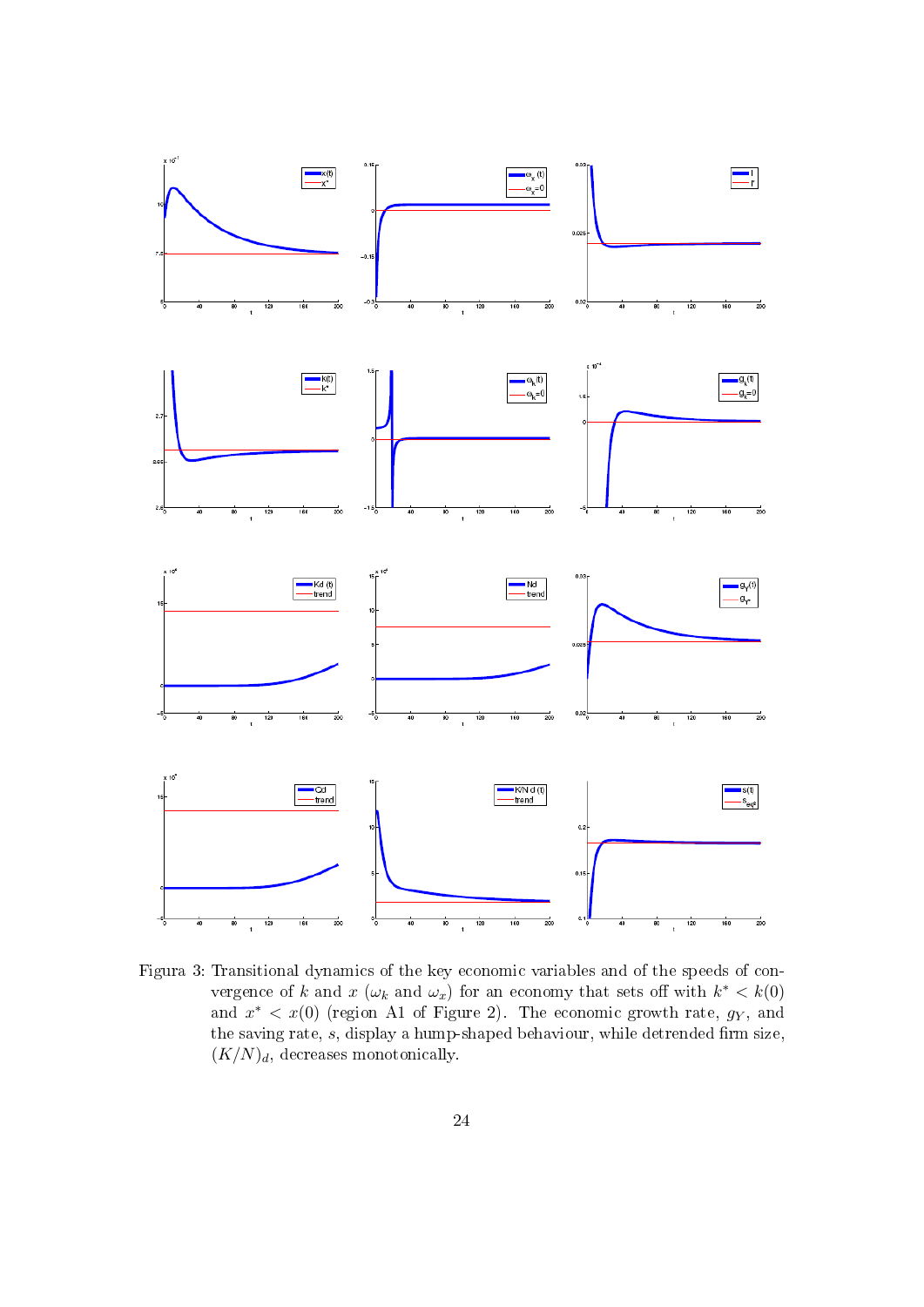Region D Now, we turn to the case of an economy with a relatively large initial capital-output ratio, but a relatively small initial intensity of use of technological knowledge/horizontal innovation rate. The initial conditions in region  $D$  satisfy<sup>15</sup>

$$
x(0) < x^* \land \frac{v_{2,2}}{v_{1,2}}(x(t) - x^*) + k^* < k(0) < \frac{v_{2,1}}{v_{1,1}}(x(t) - x^*) + k^*.
$$

As depicted by Figure 4, the transition is quite distinct from the one originating in region A1, with the predominance of monotonic transition paths.

Along the whole transition path,  $x$  increases commanded by the increase in the technologicalknowledge stock,  $Q$ , which has an offseting effect on the horizontal entry costs,  $\eta$ . This happens because the initial low  $x$  determines a slow increase in the number of varieties, N, and hence a slow increase in  $\eta$ , whereas the large initial vertical innovation rate, I, stimulates a rapid growth of Q.

The capital-output ratio, k, which is initially high, decreases monotonically commanded by the low marginal productivity of physical capital, K, and the continuous re-allocation of resources to horizontal R&D.

In turn, the path of the technological-knowledge stock,  $Q$ , shows a very different pattern: as already said,  $Q$  rises rapidly during the early stages reflecting the high initial vertical innovation rate,  $I$ , but eventually it starts to increase at a lower rate than in the BGP as I declines monotonically (in turn reflecting the behaviour of  $k$ ); as a consequence, the detrended technological-knowledge stock,  $Q_d$ , follows a hump-shaped path towards the steady state. In contrast, the detrended measure of firm size,  $(K/N)<sub>d</sub>$ , shows an inverted hump-shaped behaviour. Indeed, the number of varieties, N, grows over transition at a smaller rate than in the BGP (reflecting  $x(t) < x^*$ ) and, thus, the detrended number of varieties,  $N_d$ , falls towards the steady state. However, detrended physical capital,  $K_d$ , starts by falling by more than  $N_d$ , reflecting the fact that the initially negative  $g_k$  outweights the positive growth rate of Q; hence,  $(K/N)_d$  falls and undershoots its long-run level. Then, as  $g_k$  recovers and the fall in  $K_d$  slows down, the transition-path is reversed and  $(K/N)<sub>d</sub>$  starts increasing.

Lastly, both the economic growth rate,  $g_Y$ , and the saving rate, s, follow a monotonic upward path towards the steady state driven by the monotonic increase in  $g_k$  and x.

[Figure 4 goes about here]

<sup>&</sup>lt;sup>15</sup>The condition on  $k(0)$  guarantees that the economy does not start in regions A2 or B1.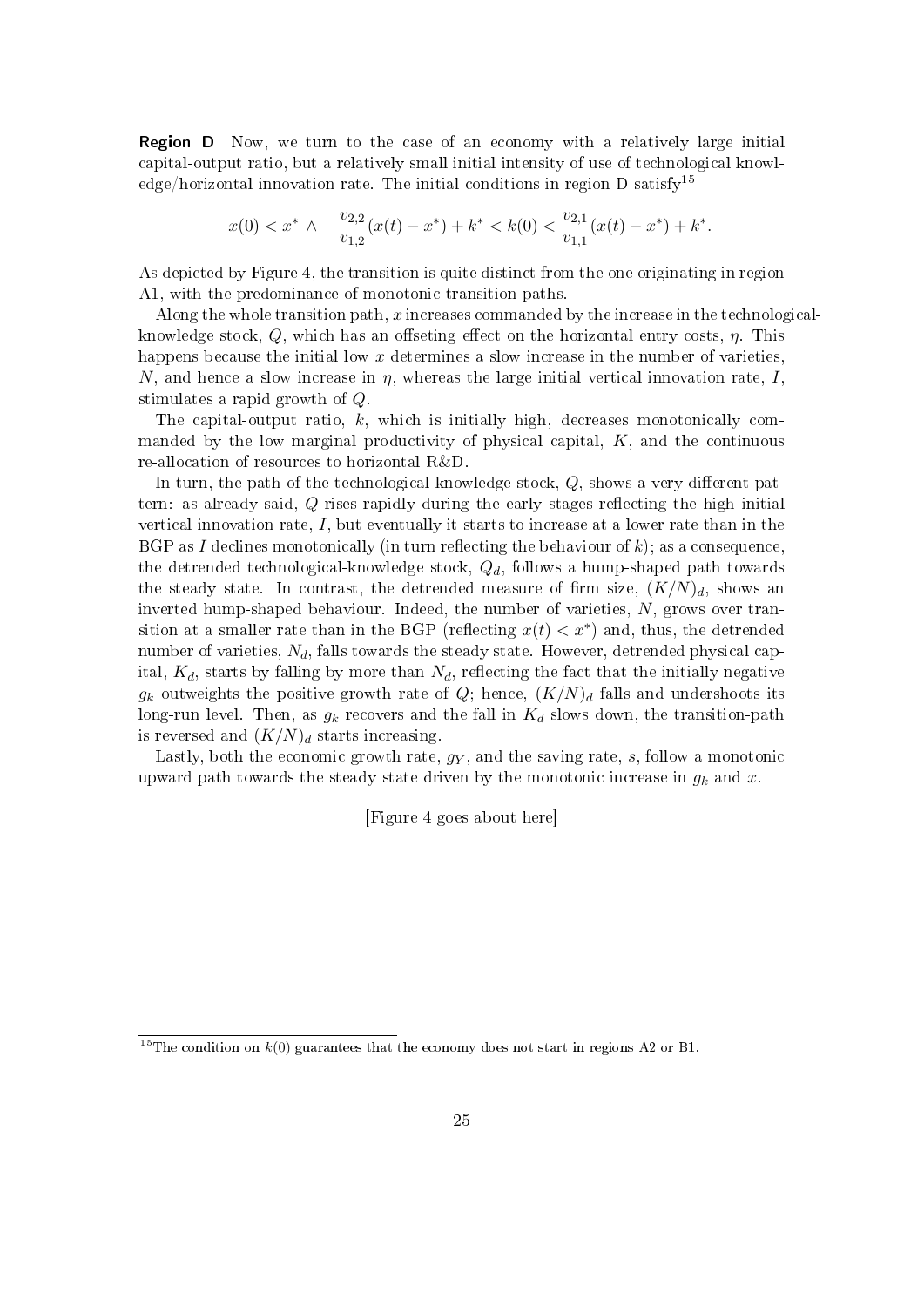

Figura 4: Transitional dynamics of the key economic variables and of the speeds of convergence of k and  $x(\omega_k)$  and  $\omega_x$  for an economy that sets off with  $k^* < k(0)$ and  $x(0) < x^*$  (region D of Figure 2). The economic growth rate,  $g_Y$ , and the saving rate, s, increase monotonically, while detrended firm size,  $(K/N)<sub>d</sub>$ , displays an inverted hump-shaped behaviour.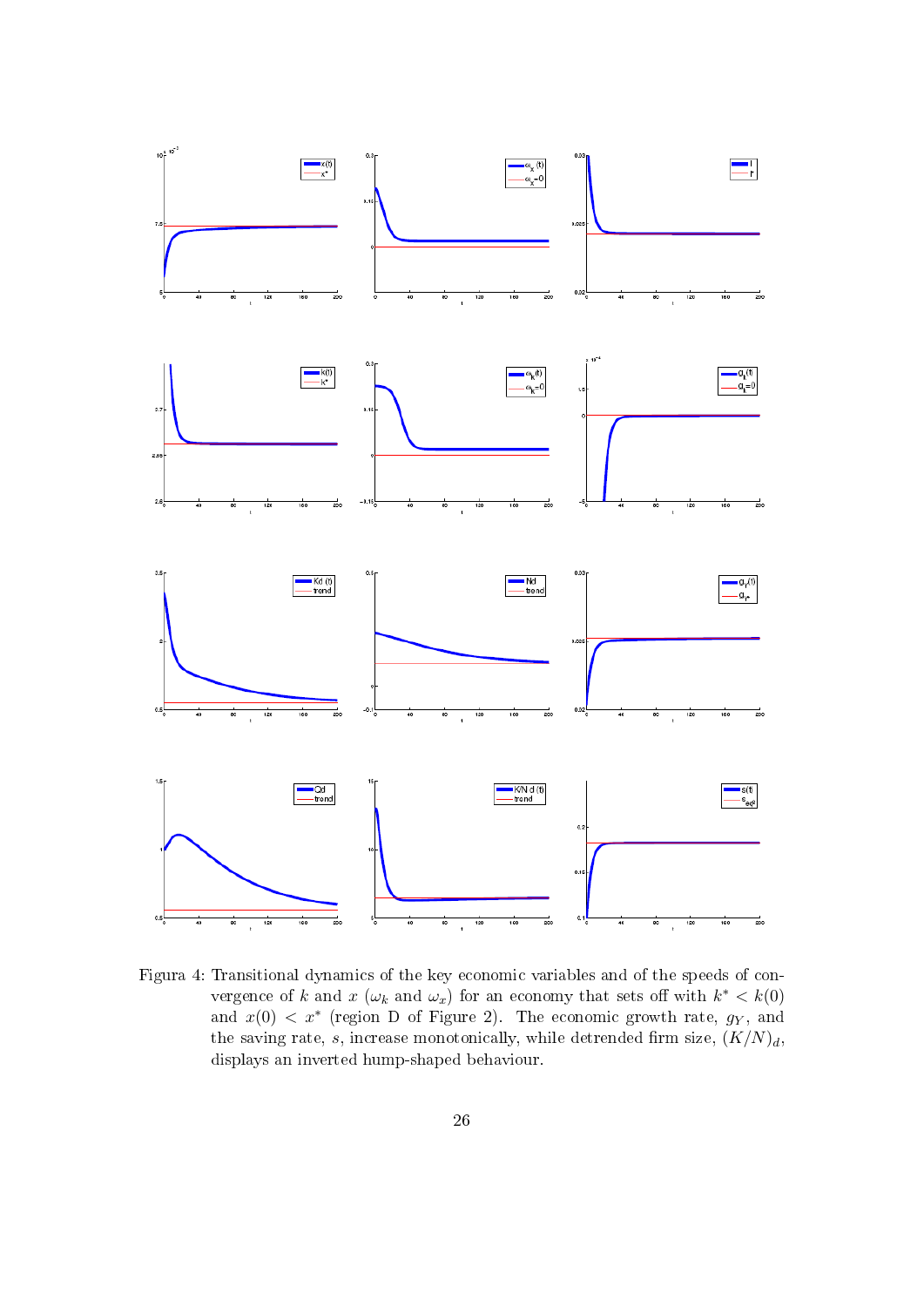Region B1 An economy initially in region B1 corresponds to the case of an economy with relatively low initial capital-output ratio,  $k(0) < k^*$ , and intensity of use of technological knowledge/horizontal innovation rate,  $x(0) < x^*$ . This represents the opposite scenario of an economy starting in region A1 and thus the adjustment paths, namely the non-monotonic paths of the state-like variables, are a mirror image of those observed in that region (see Figure 5).

The initial low x determines a slow increase in the number of varieties,  $N$ , and hence a slow increase in  $\eta$ . Nevertheless, the also low initial vertical innovation rate, I, implies an even slower increase in the technological-knowledge stock,  $Q$ , and thus x falls in the first stage of transition. The recovery of I and the consequent acceleration of Q puts  $x$ on an upward path towards the steady state.

The physical capital-output ratio,  $k$ , is initially low but rapidly increasing, induced by the high marginal productivity of physical capital,  $K$ , and the relatively low profitability of innovation activities. However, over time, the increase in the horizontal innovation rate deviates resources from the accumulation of  $K$ ; eventually, the former effect is more than compensated by the latter and  $k$  starts a downfall towards the steady state. The speed of convergence,  $\omega_k$ , reflects the non-monotonic transition of k, in particular the observed overshooting.

The number of varieties, N, grows over transition at a smaller rate than in the BGP (due to  $x(t) < x^*$ ) and, thus, the detrended number of varieties,  $N_d$ , falls towards the steady state. In contrast, physical capital,  $K$ , starts by growing more than in the BGP (reflecting an initially large positive  $g_k$ ) but eventually slows down to grow below the BGP; thus, detrended physical capital,  $K_d$ , observes a hump-shaped behaviour, which determines a monotonic concave upward path of detrended firm size,  $(K/N)<sub>d</sub>$ .

The saving rate, s, begins by falling dramatically as the investment in horizontal R&D decreases and while vertical R&D (reflecting the vertical innovation rate,  $I$ ) is still low. It experiences a slight undershoot after which it starts increasing as the allocation of resources to horizontal  $R\&D$  more than compensates first the fall of the physical capital accumulation rate,  $g_k$ , and then the reduction in vertical R&D due to the falling I.

Finally, the nonlinear adjustment of the state-like variables leads once again to a nonlinear transition of the economic growth rate,  $q_Y$ . In contrast with region A1, the economic growth rate,  $g_Y$ , is initially high, because  $g_k$  is large positive, and experiences an inverted hump-shaped transition. As  $g_k$  and the horizontal innovation rate, x, decrease and the vertical innovation rate, I, is still low (although increasing),  $g<sub>Y</sub>$  decreases rapidly and undershoots. However, the ensuing recovery of x and  $g_k$  outweights the decrease in I and allows for a gradual upward movement of  $g<sub>Y</sub>$  towards the long-run equilibrium.

[Figure 5 goes about here]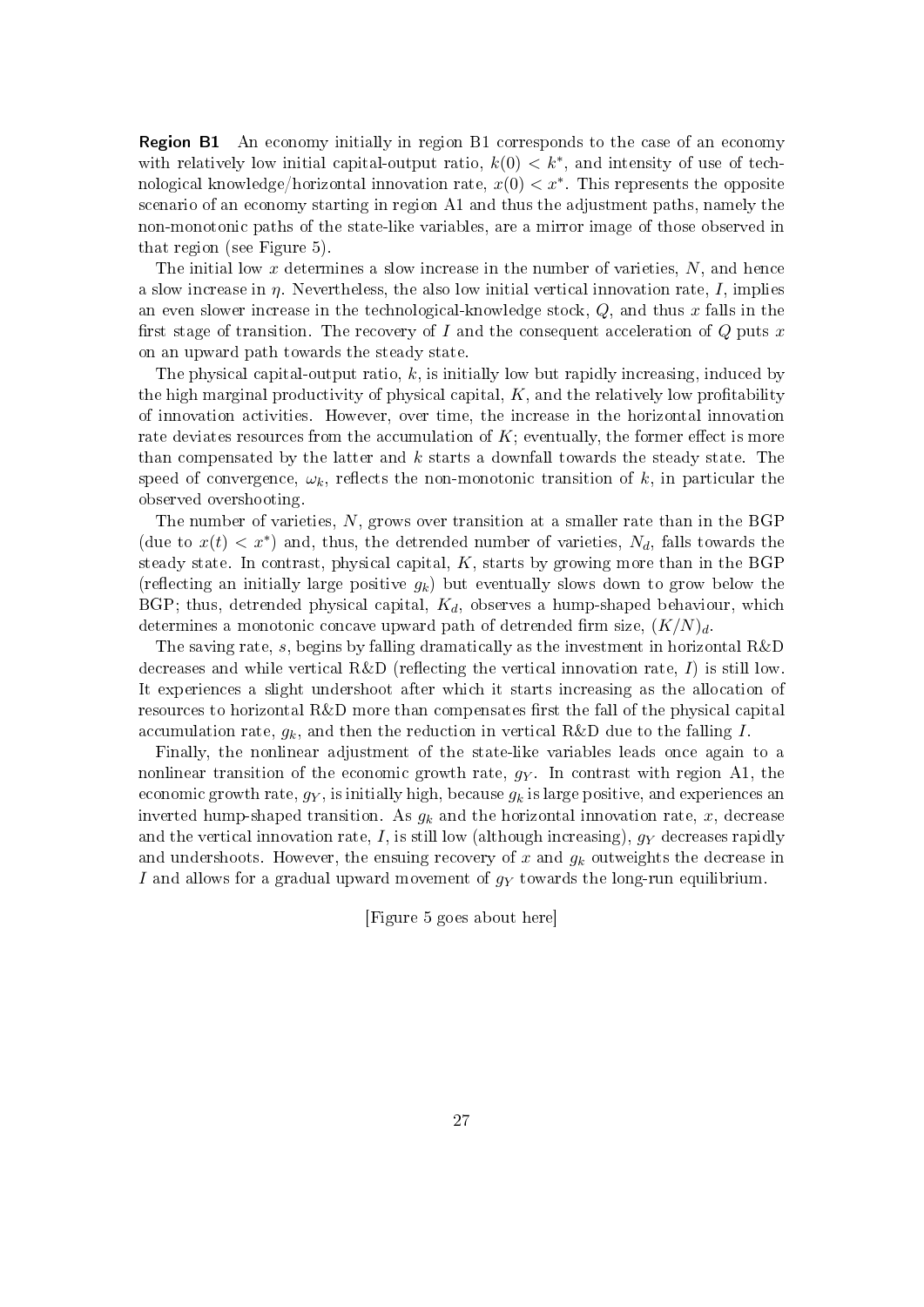

Figura 5: Transitional dynamics of the key economic variables and of the speeds of convergence of k and x  $(\omega_k$  and  $\omega_x)$  for an economy that sets off with  $k(0) < k^*$ and  $x(0) < x^*$  (region B1 of Figure 2). The economic growth rate,  $g_Y$ , and the saving rate, s, display an inverted hump-shaped behaviour, while detrended firm size,  $(K/N)<sub>d</sub>$ , increases monotonically.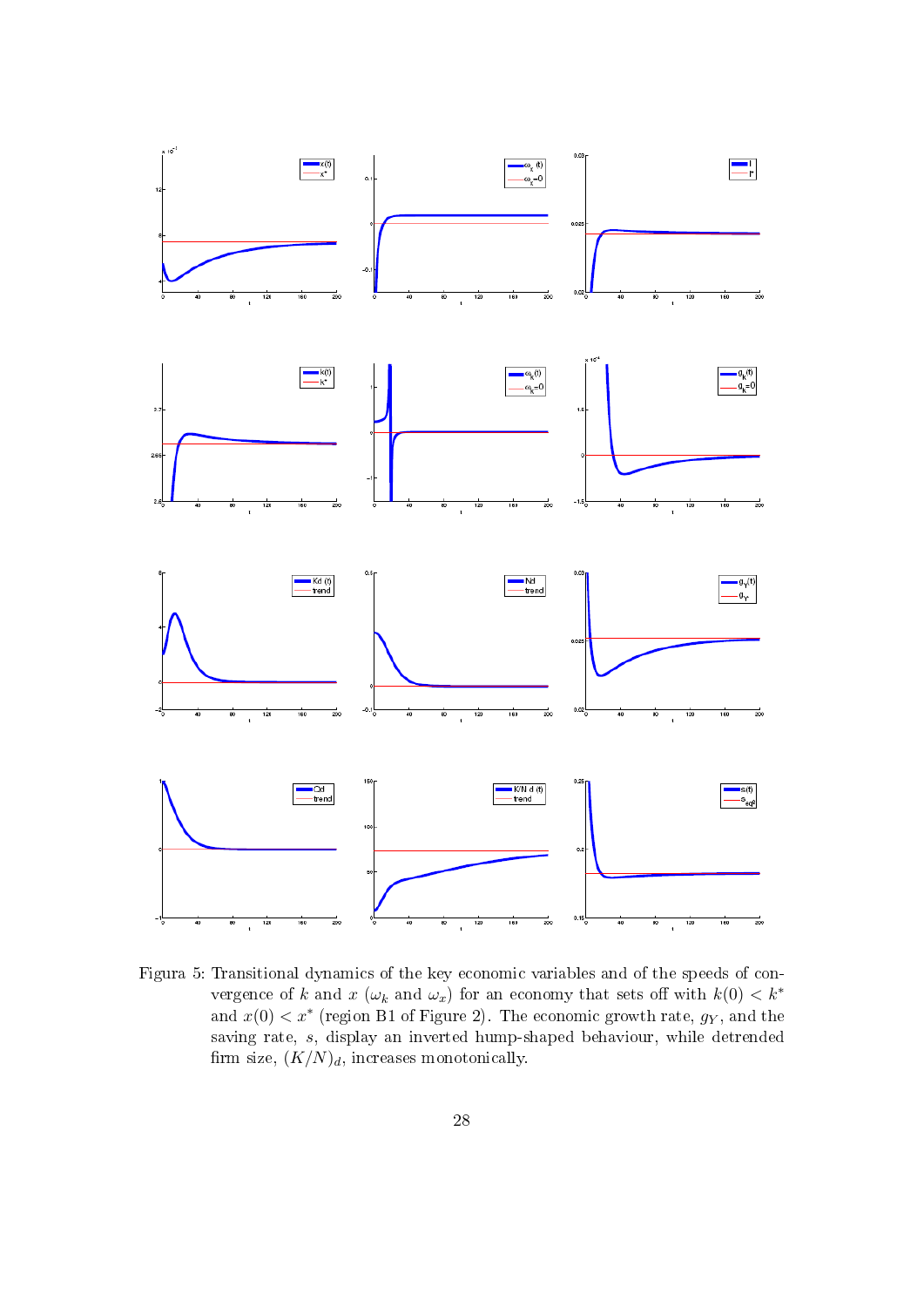Region C Finally, the scenario of an economy initially with relatively low physical capital-output ratio, but a relatively large intensity of use of technological knowledge/horizontal innovation rate corresponds to an economy in region C. Initial conditions in this region satisfy<sup>16</sup>

$$
x^* < x(0) \ \land \quad \frac{v_{2,1}}{v_{1,1}}(x(t) - x^*) + k^* < k(0) < \frac{v_{2,2}}{v_{1,2}}(x(t) - x^*) + k^*.
$$

Most aspects of the transition are a mirror image of those pertaining to region D (see Figure 6).

The monotonic decline of x towards the steady state reflects the effect of the horizontal entry costs along the whole transition path. The initial high  $x$  determines a fast increase in the number of varieties,  $N$ , and hence a fast increase in  $\eta$ , whereas the low initial vertical innovation rate,  $I$ , implies a slow growth of  $Q$ .

The capital-output ratio,  $k$ , which is initially low, increases monotonically commanded by the high marginal productivity of physical capital,  $K$ , and the continuous re-allocation of resources from horizontal R&D to physical investment.

The technological-knowledge stock,  $Q$ , first diverges from the BGP due to the initially low vertical inovation rate, I, but the ensuing increase in I boosts  $Q$  such that the transition is reversed; thus, in detrended terms, this variable follows an inverted humpshaped path. In contrast, detrended firm size,  $(K/N)<sub>d</sub>$ , shows a hump-shaped behaviour. Initially  $K/N$  grows above the BGP rate because the large positive  $g_k$  more than compensates for the low growth of  $Q$  and the high  $x$  (which propels  $N$ ). As the increase of  $g_k$  is dampened and the innovation rate on both margins decrease  $(x \text{ and } I)$ , the growth rate of  $K/N$  declines towards the BGP level.

At last, both the economic growth rate,  $g_Y$ , and the saving rate, s, follow a monotonic downward path driven by the monotonic decrease in  $g_k$  and x.

[Figure 6 goes about here]

<sup>&</sup>lt;sup>16</sup>The condition on  $k(0)$  guarantees that the economy does not start in regions B2 or A1.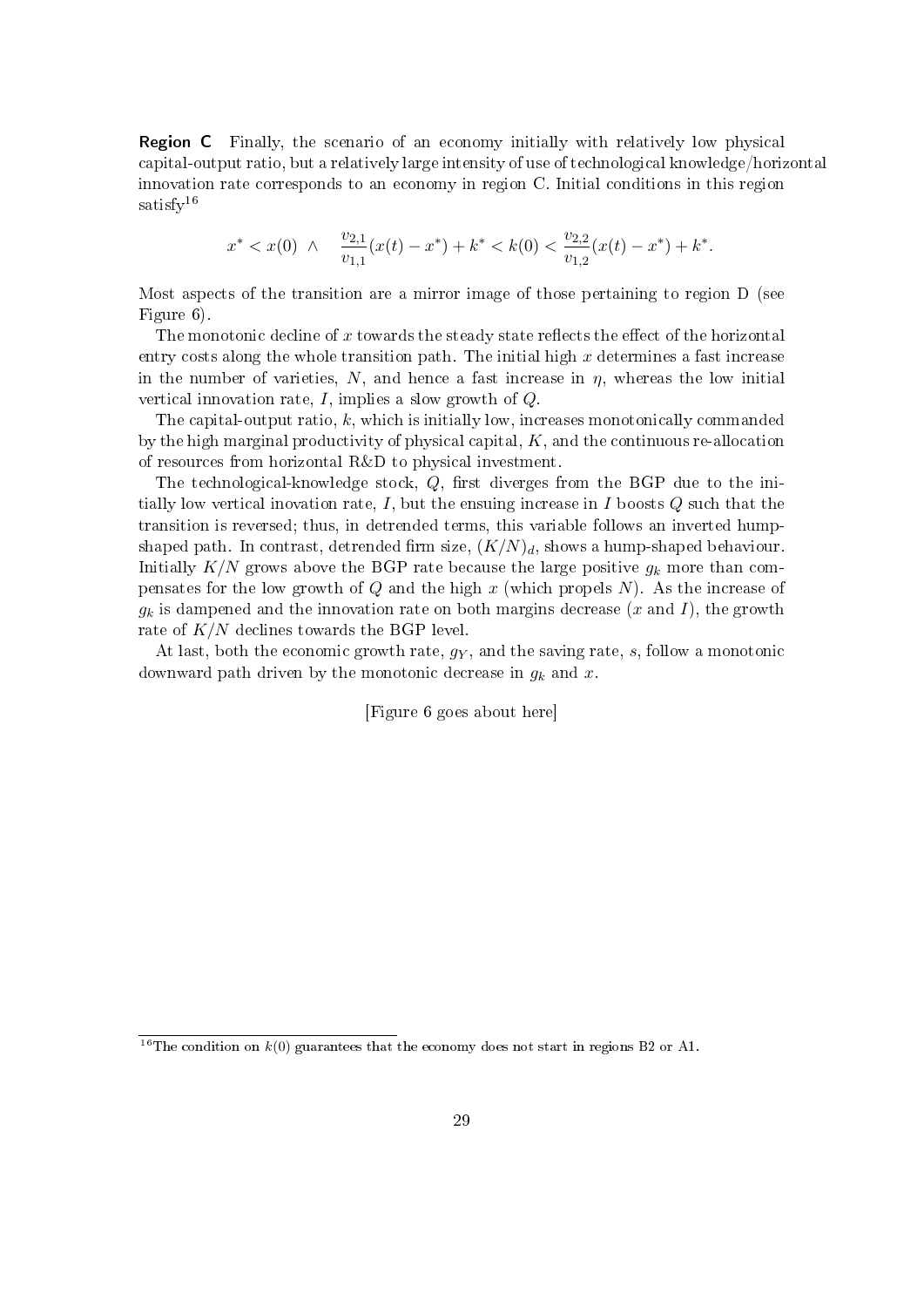

Figura 6: Transitional dynamics of the key economic variables and of the speeds of convergence of k and x  $(\omega_k$  and  $\omega_x)$  for an economy that sets off with  $k(0) < k^*$ and  $x^*$  <  $x(0)$  (region C of Figure 2). The economic growth rate,  $g_Y$ , and the saving rate, s, decrease monotonically, while detrended firm size,  $(K/N)<sub>d</sub>$ , displays a hump-shaped behaviour.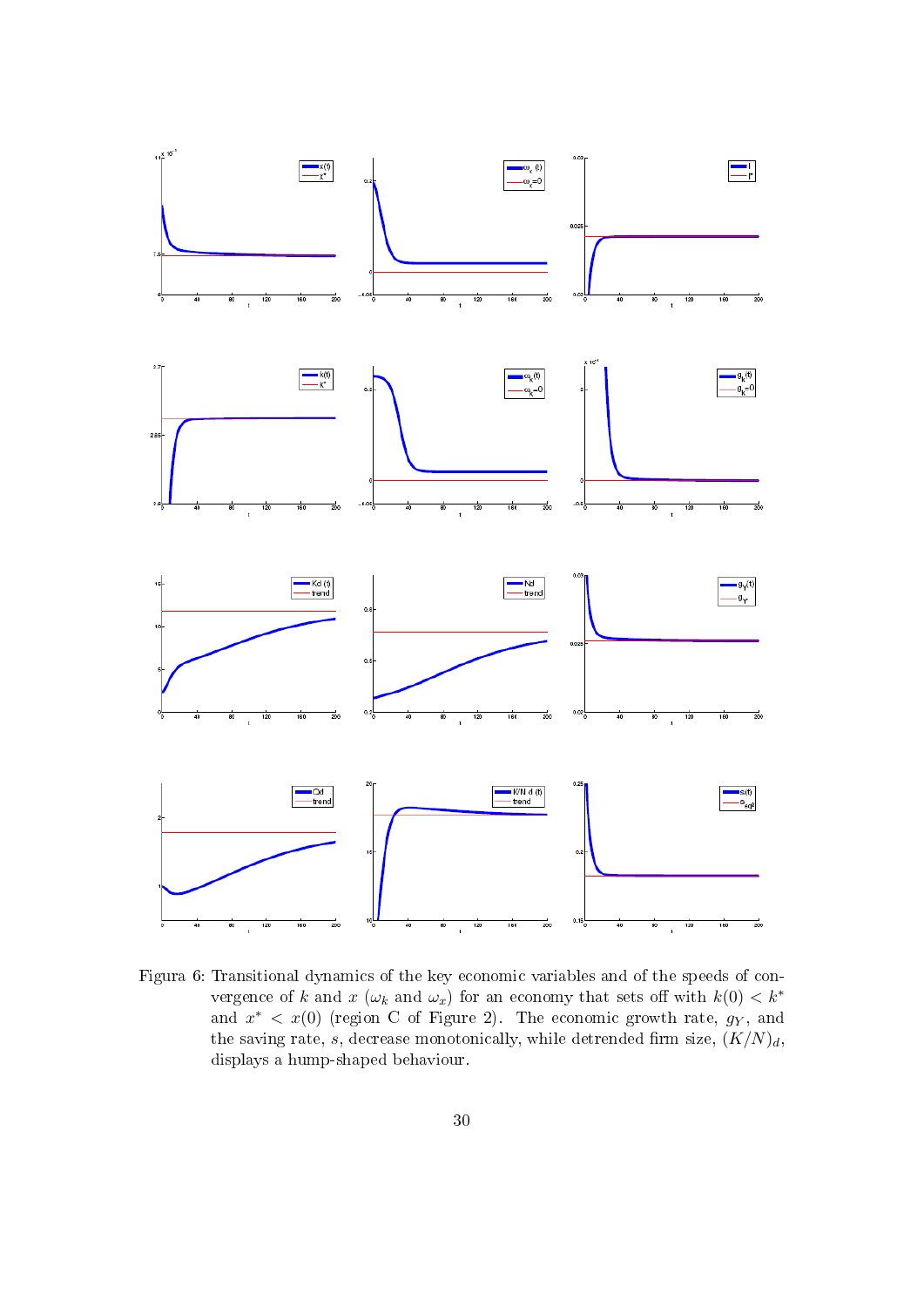## 5. Discussion and concluding remarks

Historical evidence of the stages of development of the nowadays most developed countries seems to suggest monotonic transitional dynamics (e.g., Maddison, 2001). However, if one looks at the development experience of a number of countries in the postwar period, the data suggests non-monotonic behaviour, through hump-shaped or inverted hump-shaped transitions (e.g., Fiaschi and Lavezzi, 2003a, 2007). Our paper develops an endogenous growth model of physical capital accumulation and two types of lab-equipment R&D featuring an analytical mechanism that encompasses all these cases.

Under this setup, both the intensive and extensive margins of growth are fully endogenous, in contrast with the existent models of the knowledge-driven type. We studied analytically the long-run equilibrium stability and transitional dynamics properties of the model, and established sufficient conditions for saddle-path stability. These conditions impose constraints only on two structural parameters, whereas the continuity property of the eigenvalues ensures that those conditions remain valid in an open set containing the specified values for these parameters.

As an alternative to the hypothesis of multiple equilibria and 'poverty traps' (e.g., Ciccone and Matsuyama, 1996; Fiaschi and Lavezzi, 2003a, 2007), our model allows us to address the above empirical evidence by emphasising the role played by an economy's initial conditions in defining the shape of its transition path towards the (unique) longrun equilibrium. We find that distinct initial physical capital-output ratios and/or initial technology intensities in otherwise similar economies may imply contrasting  $-$  either monotonic or non-monotonic  $-\text{convergence paths of key economic variables, namely the}$ economic growth rate, saving rate, and firm size (assets per firm), as emphasised by the empirical literature.

In particular regarding the transition of growth rates, the evidence reported by Maddison (2001) (monotonic downward transition) corresponds, in our model, to the case of the economies with initial below-the-frontier per capita output and that start in region C of the phase diagram, characterised by an initial relative scarcity of physical inputs – i.e., of physical capital, but also of varieties of technological goods (implying a relatively high technology intensity). Therefore, our model specialises the explanation proposed by the neoclassical growth model for this sort of transition, only focused on physical capital. The evidence found by Fiaschi and Lavezzi (2003a, 2007) for initially 'low' and 'middlelow' income countries (respectively, inverted hump-shaped and hump-shaped transitions) corresponds, in the model, to the case of the economies also with initial below-the-frontier per capita output but that start, respectively, in regions B1 and A1 of the phase diagram. In the former case, the economies are characterised by an initial relative scarcity of physical capital but a relative abundance of varieties of technological goods (implying a relatively low technology intensity). These initial conditions determine a first phase of high growth (take-off), as in the neoclassical growth model, but which is followed by a phase of quite lower growth rates (i.e., an undershooting phase, which, if long-lasting, may be perceived as a 'poverty trap') and, eventually, by a slow recovery into a regime of moderate growth. In the other case (region A1), the opposite occurs: initial conditions favour the exploration of the complementarity between physical capital and technology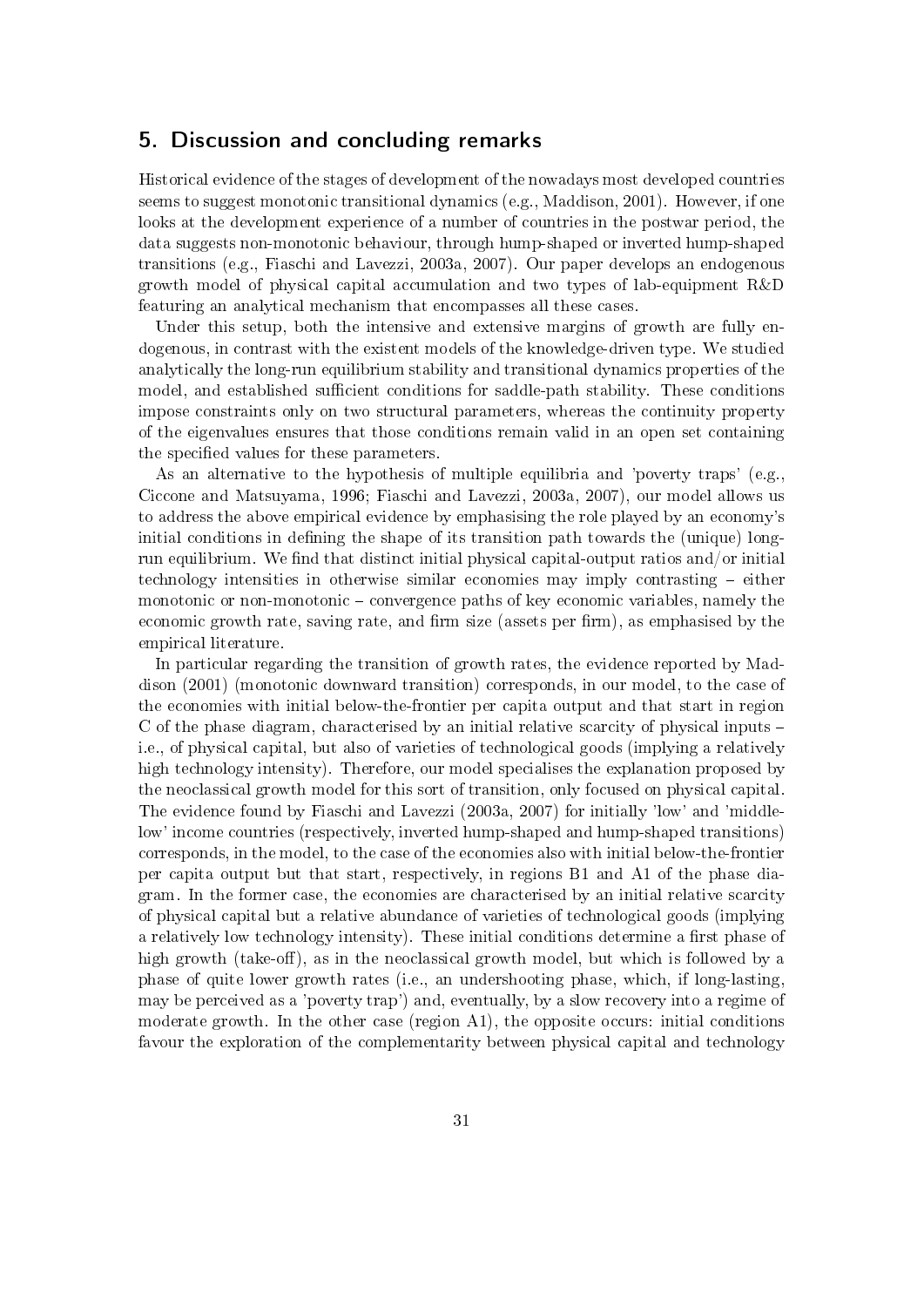intensity, and thus a transition occurs in which growth rates do not peak at the beginning of the convergence process but later on; hence, the overshooting of the growth rate, later followed by a slowdown towards a regime of moderate growth.

The model also predicts speeds of convergence that vary over time and across variables, in particular with physical capital and knowledge displaying contrasting speeds of convergence, in line with the empirical evidence emphasised by, e.g., Bernard and Jones (1996).

Our theoretical model allows for technological-knowledge and physical capital accumulation, but no human capital accumulation. However, since, in our model, vertical and horizontal  $R\&D$  are complementary, a possible extension is to replace vertical  $R\&D$ with human capital accumulation, in order to explore the complementarity between human capital and technology accumulation, in line with Nelson and Phelps (1966), Arnold (1998), Kosempel (2004), and others. Then, our equation (18) implies that the growth rate of the number of varieties (i.e., the rate of technology accumulation in this version of the model) is a positive function of the stock of human capital, whereas reinterpreting equation (19) as a human-capital accumulation function implies that the accumulation of human capital is a negative function of the existing number of varieties (i.e., the technology stock in this version of the model). The idea here is that a higher technology stock makes learning more complex and demanding, in line with, e.g., Galor and Moav (2002) and Reis and Sequeira (2007). This modification to our model shows that technology intensity is isomorphic to the human capital-technology stock ratio and, thus, a country's initial conditions can alternatively be interpreted in terms of the physical capital-output and the human capital-technology stock ratios.

Overall, these results suggest that institutions may be relevant for a country's growth experience also by playing a role in the determination of the initial endowment of physical versus immaterial inputs: on one hand, physical capital versus technological-knowledge stock; on the other, the proportion of the extensive versus the intensive (or humancapital) component of a given technological-knowledge stock. In this context, not only may institutions be capable of influencing the timing of the economies' take-off (see, e.g., Jones and Romer, 2010), but also the characteristics of their transition (speed and shape) towards the respective long-run equilibrium.

## References

- AGHION, P., AND P. HOWITT (1992): "A Model of Growth Through Creative Destruction," *Econometrica*,  $60(2)$ , 323-351.
- ARNOLD, L. (2000): "Endogenous Technological Change: a Note on Stability," *Economic*  $Theory, 16, 219–226.$
- $-$  (2006): "The Dynamics of the Jones R&D Growth Model," Review of Economic  $Dynamics, 9, 143-152.$
- ARNOLD, L. G. (1998): "Growth, Welfare, and Trade in an Integrated Model of Human-Capital Accumulation and Research," Journal of Macroeconomics, 20  $(1)$ , 81-105.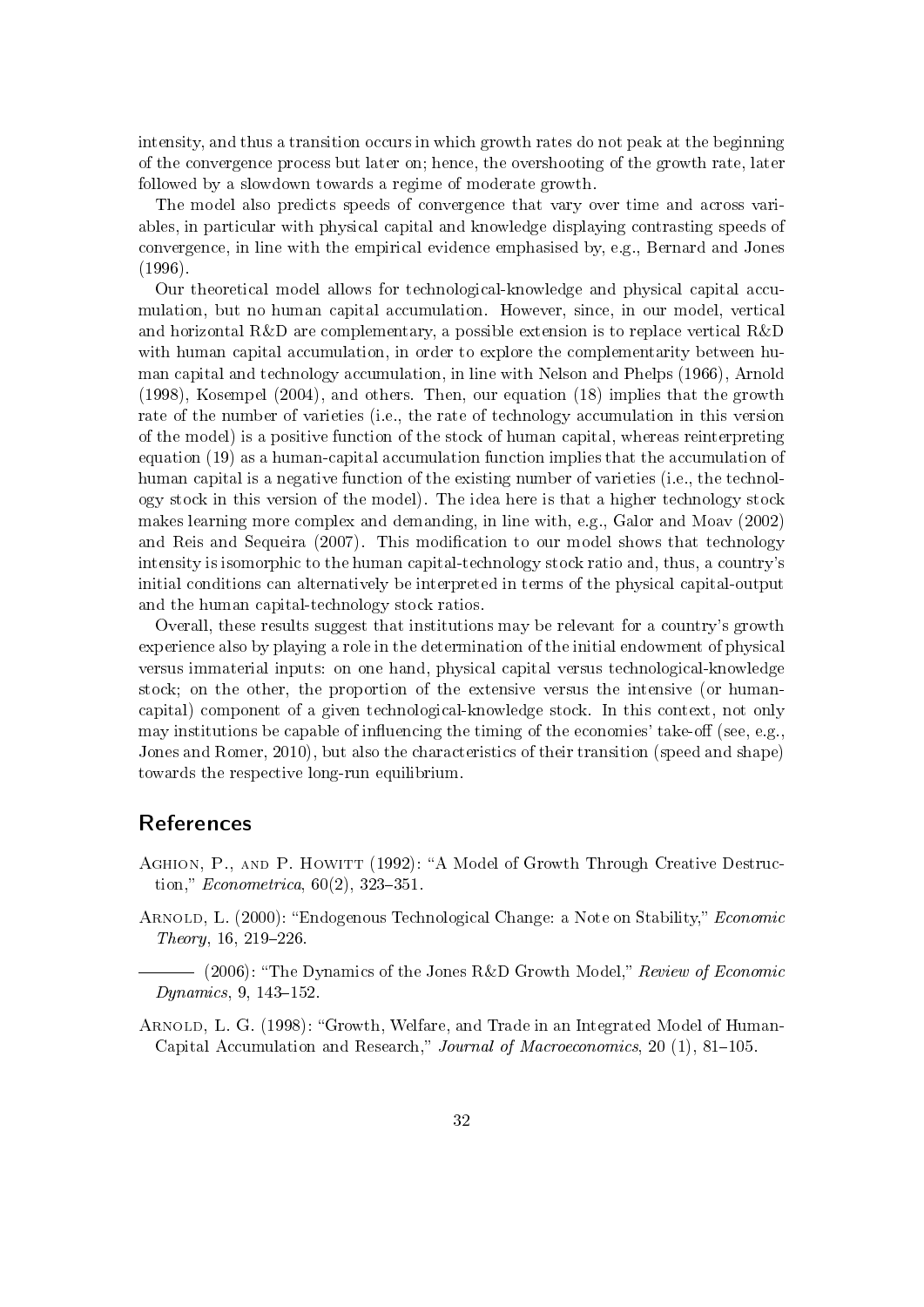- ARNOLD, L. G., AND W. KORNPROBST (2008): "Comparative Statics and Dynamics of the Romer R&D Growth Model with Quality Upgrading," Macroeconomic Dynamics, 12, 702-716.
- Barro, R., and X. Sala-i-Martin (2004): Economic Growth. Cambridge, Massachusetts: MIT Press, second edn.
- BERNARD, A. B., AND C. I. JONES (1996): "Technology and Convergence," Economic  $Journal, 106, 1037-1044.$
- BRITO, P., AND H. DIXON (2009): "Entry and the Accumulation of Capital: a Two State-Variable Extension to the Ramsey Model," International Journal of Economic  $Theory, 5, 333-357.$

(2013): Fiscal Policy, Entry and Capital Accumulation: Hump-Shaped Responses," Journal of Economic Dynamics & Control, 37, 2123-2155.

- CICCONE, A., AND K. MATSUYAMA (1996): "Start-up costs and pecuniary externalities as barriers to economic development," Journal of Development Economics, 49, 33-59.
- DINOPOULOS, E., AND P. THOMPSON (1998): "Schumpeterian Growth Without Scale Effects," Journal of Economic Growth, 3 (December), 313-335.
- (2000): "Endogenous Growth in a Cross-Section of Countries," Journal of In $ternational Economics, 51, 335-362.$
- Eicher, T., and S. Turnovsky (2001): Transitional Dynamics in a Two-Sector Non-Scale Growth Model," Journal of Economic Dynamics and Control, 25, 85-113.
- ETRO, F. (2008): "Growth Leaders," Journal of Macroeconomics, 30, 1148-1172.
- EVANS, G. W., S. M. HONKAPOHJA, AND P. ROMER (1998): "Growth Cycles," Amer $ican Economic Review, 88, 495-515.$
- FIASCHI, D., AND A. M. LAVEZZI (2003a): "Distribution Dynamics and Nonlinear Growth," Journal of Economic Growth, 8, 379-401.
- FIASCHI, D., AND A. M. LAVEZZI (2003b): "Nonlinear Economic Growth: Some Theory and Cross-Country Evidence," Discussion Papers, Dipartimento di Economia e Management (DEM), University of Pisa, 14, 1-40.
- (2007): Nonlinear Economic Growth: Some Theory and Cross-Country Evidence," Journal of Development Economics, 84, 271-290.
- GALOR, O., AND O. MOAV (2002): "Natural Selection and the Origin of Economic Growth," Quartely Journal of Economics, 117, 1133-1191.
- GEROSKI, P. (1995): "What Do We Know About Entry?," International Journal of  $Industrial$   $Organization$ , 13, 421-440.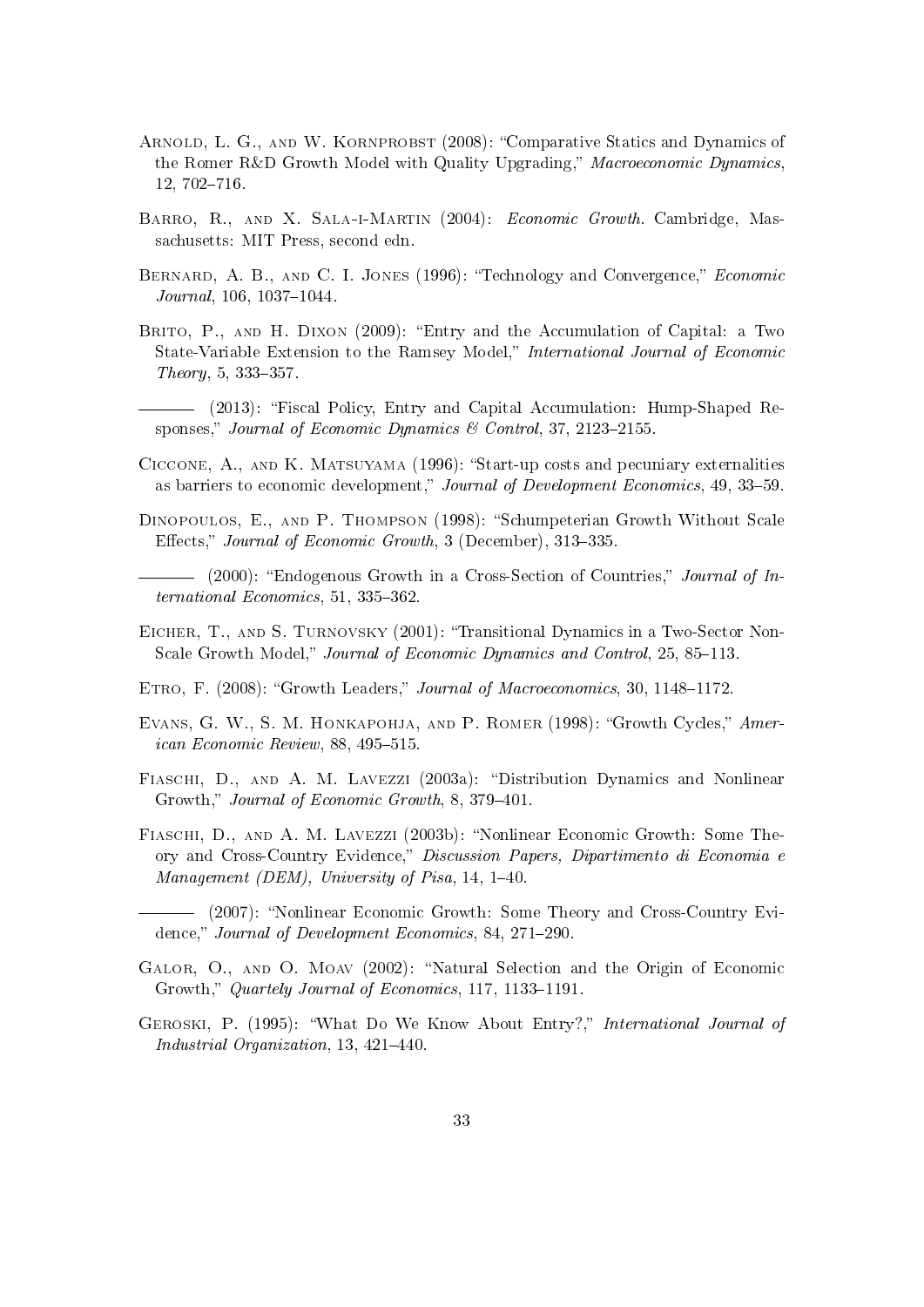- GIL, P. M. (2010): "Stylised Facts and Other Empirical Evidence on Firm Dynamics, Business Cycle and Growth," Research in Economics, 64, 73-80.
- GIL, P. M., P. BRITO, AND O. AFONSO (2013): "Growth and Firm Dynamics with Horizontal and Vertical R&D," Macroeconomic Dynamics, 17 (7), 1438-1466.
- Gómez, M. (2005): Transitional Dynamics in an Endogenous Growth Model with Physical Capital, Human Capital and R&D," Studies in Nonlinear Dynamics & Econometrics,  $9(1)$ , Article 5.
- Growiec, J., and I. Schumacher (2013): Technological Opportunity, Long-Run Growth, and Convergence," Oxford Economic Papers, 65, 323-351.
- HOWITT, P. (1999): "Steady Endogenous Growth with Population and R&D Inputs Growing," Journal of Political Economy,  $107(4)$ ,  $715-730$ .
- $-$  (2002): "Endogenous Growth and Cross-Country Income Differences," American  $Economic$  Review, 90(4), 829-846.
- HOWITT, P., AND P. AGHION (1998): "Capital Accumulation and Innovation as Complementary Factors in Long-Run Growth," Journal of Economic Growth, 3, 111-130.
- JONES, C. (1995): "R&D Based Models of Economic Growth," Journal of Political Econ $omy, 103, 759-784.$
- JONES, C. I., AND P. M. ROMER (2010): "The New Kaldor Facts: Ideas, Institutions, Population, and Human Capital," American Economic Journal: Macroeconomics,  $2(1)$ , 224245.
- JONES, C. I., AND J. C. WILLIAMS (2000): "Too Much of a Good Thing? The Economics of Investment in R&D," Journal of Economic Growth, 5, 65-85.
- KOSEMPEL, S. (2004): "A Theory of Development and Long Run Growth," *Journal of*  $Development\ Economics, 75, 201-220.$
- LOYAZA, N., K. SCHMIDT-HEBBEL, AND L. SERVEN (2000): "Saving in Developing Countries: An Overview," World Bank Economic Review, 14, 393-414.
- MADDISON, A. (1992): "A Long-Run Perspective on Saving," Scandinavian Journal of  $Economics, 94(2), 181-196.$
- (2001): The World Economy, a Millenial Perspective. Paris: OECD Development Center Studies.
- Nelson, R. R., and E. S. Phelps (1966): Investment in Humans, Technological Diffusion, and Economic Growth," American Economic Review,  $56(1/2)$ , 69–75.
- PAPAGEORGIOU, C., AND F. PEREZ-SEBASTIAN (2006): "Dynamics in a Non-Scale R&D Growth Model with Human Capital: Explaining the Japanese and South Korean Development Experiences," Journal of Economic Dynamics and Control, 30, 901-930.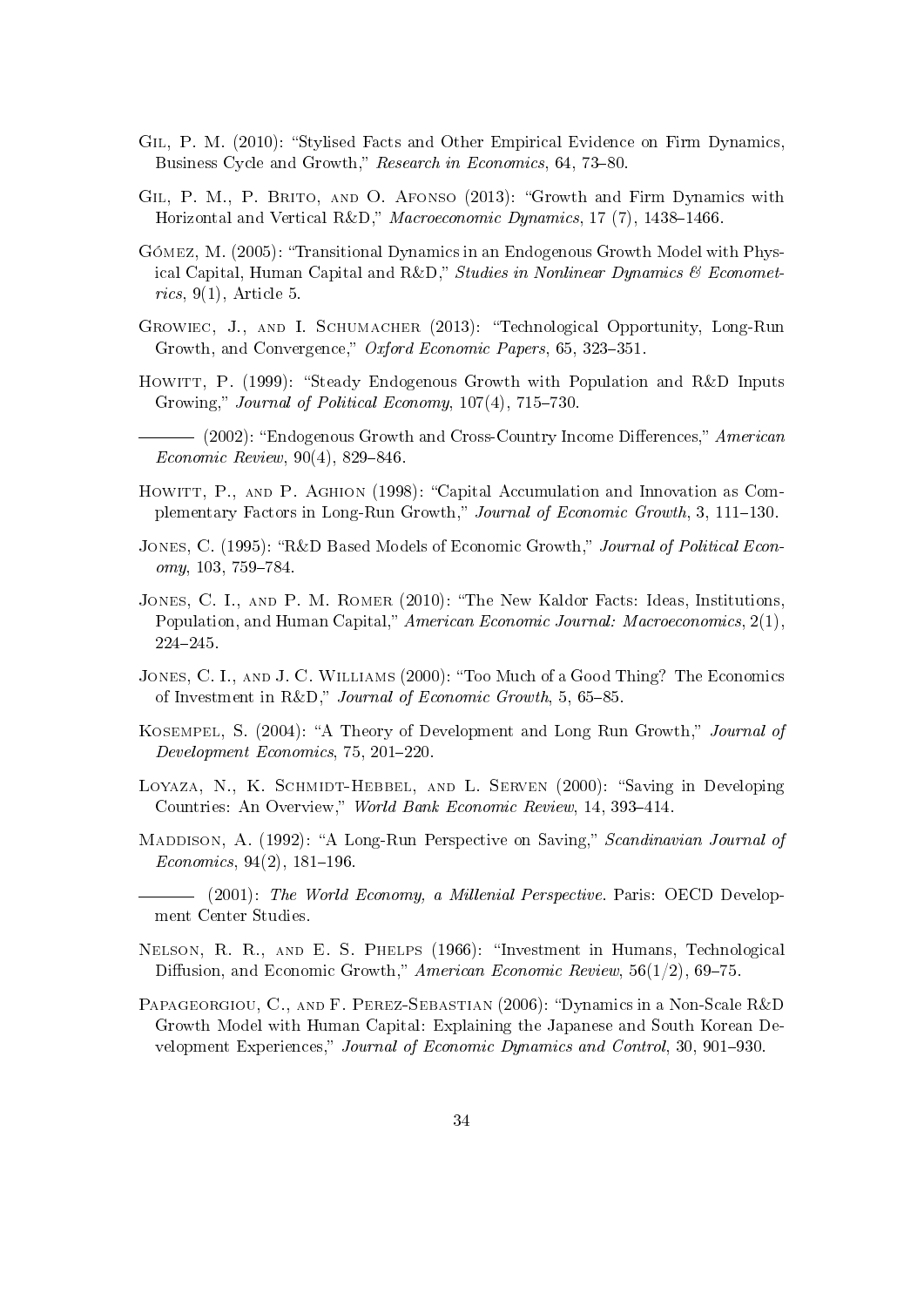- PERETTO, P. (1998): "Technological Change and Population Growth," Journal of Economic Growth,  $3$  (December),  $283-311$ .
- Reis, A. B., and T. N. Sequeira (2007): Human Capital and Overinvestment in R&D," Scandinavian Journal of Economics,  $109(3)$ , 573-591.
- Rivera-Batiz, L., and P. Romer (1991): Economic Integration and Endogenous Growth," Quarterly Journal of Economics,  $106(2)$ ,  $531-555$ .
- ROMER, P. M. (1990): "Endogenous Technological Change," *Journal of Political Econ* $omy, 98(5), 71-102.$
- SEDGLEY, N., AND B. ELMSLIE (2013): "The Dynamic Properties of Endogenous Growth Models," Macroeconomic Dynamics, forthcoming, doi:10.1017/S1365100512000119.
- SEQUEIRA, T.  $(2011)$ : "R&D Spillovers in an Endogenous Growth Model with Physical Capital, Human Capital, and Varieties," Macroeconomic Dynamics, 15, 223-239.
- Sequeira, T., A. F. Lopes, and O. Gomes (2014): A Growth Model with Qualities, Varieties, and Human Capital: Stability and Transitional Dynamics," Studies in Nonlinear Dynamics & Econometrics,  $18(5)$ ,  $543-555$ .
- STRULIK, H. (2007): "Too Much of a Good Thing? The Quantitative Economics of R&D-driven Growth Revisited," Scandinavian Journal of Economics, 109 (2), 369-386.
- STRULIK, H., K. PRETTNER, AND A. PRSKAWETZ (2013): "The Past and Future of Knowledge-Based Growth," Journal of Economic Growth, 18, 411-437.
- ZENG, J. (2003): "Reexamining the Interaction Between Innovation and Capital Accumulation," *Journal of Macroeconomics*,  $25, 541-560$ .

## Appendix

## A. General equilibrium: derivation of equation (24)

Consider the households' balance sheet

$$
a(t) = K(t) + \eta(t) \cdot N(t)
$$
\n(39)

Hence, we can characterise the change in the value of equity as

$$
\dot{a}(t) = \dot{K}(t) + \dot{\eta}(t) \cdot N(t) + \eta(t) \cdot \dot{N}(t)
$$
\n(40)

Substitute (21) in the left-hand side of (40) and  $\frac{\dot{\eta}}{\eta} = \frac{\dot{Q}}{Q} - \frac{\dot{N}}{N} = I \cdot (\lambda^{\frac{\alpha}{1-\alpha}} - 1)$  – derived from  $(16)$  and  $(19)$  – in the right-hand side, to get